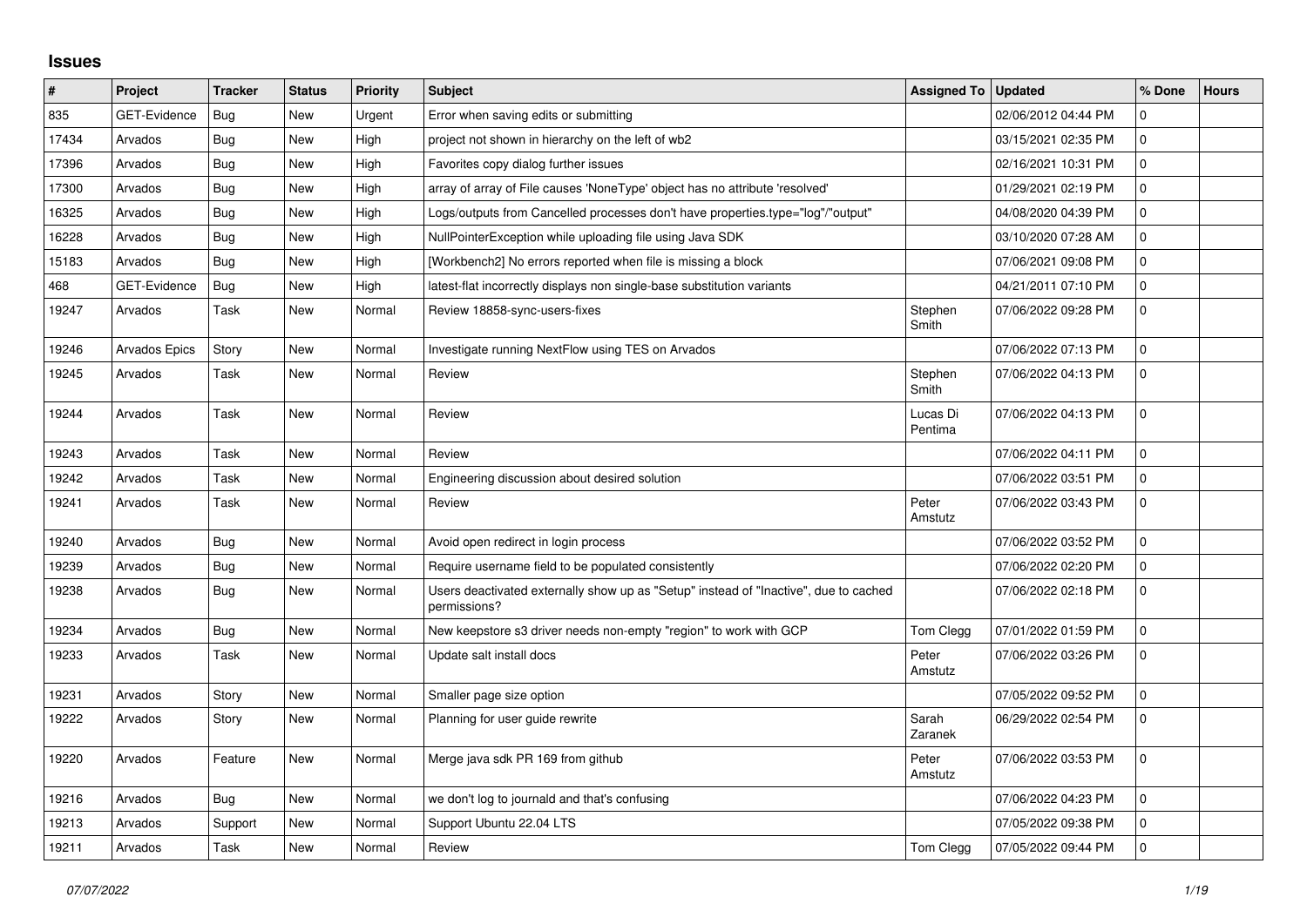| $\sharp$ | Project                | <b>Tracker</b> | <b>Status</b> | Priority | <b>Subject</b>                                                                                                           | <b>Assigned To</b>  | <b>Updated</b>      | % Done              | <b>Hours</b> |
|----------|------------------------|----------------|---------------|----------|--------------------------------------------------------------------------------------------------------------------------|---------------------|---------------------|---------------------|--------------|
| 19209    | Arvados                | Task           | <b>New</b>    | Normal   | Review                                                                                                                   | Tom Clegg           | 07/05/2022 09:46 PM | $\mathbf 0$         |              |
| 19207    | Arvados                | Task           | <b>New</b>    | Normal   | Review                                                                                                                   | Tom Clegg           | 07/05/2022 09:44 PM | $\overline{0}$      |              |
| 19206    | Arvados                | Bug            | New           | Normal   | System root user shouldn't be able to get disabled nor its admin status revoked                                          | Lucas Di<br>Pentima | 07/05/2022 09:44 PM | $\overline{0}$      |              |
| 19198    | Arvados                | Feature        | New           | Normal   | Feature to normalize and re-pack manifest so that same content always has same<br>hash                                   |                     | 06/15/2022 03:05 PM | $\overline{0}$      |              |
| 19197    | Arvados                | Feature        | <b>New</b>    | Normal   | Optimize permission checks for can write/can manage fields                                                               |                     | 06/14/2022 02:40 PM | $\Omega$            |              |
| 19196    | Arvados                | Feature        | <b>New</b>    | Normal   | Allow API select parameter to add/remove fields from the default set                                                     |                     | 06/14/2022 02:35 PM | $\overline{0}$      |              |
| 19194    | Arvados                | Feature        | <b>New</b>    | Normal   | Return can_manage and can_write for all object types (not just users/groups/projects)                                    |                     | 06/14/2022 02:36 PM | $\overline{0}$      |              |
| 19191    | Arvados                | Task           | <b>New</b>    | Normal   | Review                                                                                                                   | Tom Clegg           | 07/05/2022 09:44 PM | $\mathbf 0$         |              |
| 19188    | Arvados                | Task           | <b>New</b>    | Normal   | Review                                                                                                                   | Peter<br>Amstutz    | 07/05/2022 09:44 PM | $\mathbf 0$         |              |
| 19181    | Arvados                | Story          | <b>New</b>    | Normal   | Workbench 2 uses replace files API                                                                                       |                     | 07/05/2022 09:51 PM | $\mathbf{0}$        |              |
| 19180    | Arvados                | <b>Bug</b>     | <b>New</b>    | Normal   | Document how to create projects                                                                                          | Peter<br>Amstutz    | 07/05/2022 09:44 PM | $\overline{0}$      |              |
| 19174    | Arvados                | Task           | <b>New</b>    | Normal   | Review tests branch                                                                                                      | Lucas Di<br>Pentima | 07/06/2022 03:30 PM | $\overline{0}$      |              |
| 19173    | Arvados                | Task           | <b>New</b>    | Normal   | Review rake task branch                                                                                                  | Lucas Di<br>Pentima | 07/06/2022 03:38 PM | $\overline{0}$      |              |
| 19171    | <b>Arvados Epics</b>   | Story          | <b>New</b>    | Normal   | Playground onboarding                                                                                                    |                     | 06/01/2022 02:36 PM | $\overline{0}$      |              |
| 19170    | <b>Arvados Epics</b>   | Story          | New           | Normal   | <b>CWL-Seek</b>                                                                                                          |                     | 05/31/2022 05:57 PM | $\overline{0}$      |              |
| 19163    | Arvados                | Task           | New           | Normal   | Write rake task                                                                                                          | Peter<br>Amstutz    | 07/06/2022 03:38 PM | $\overline{0}$      |              |
| 19162    | Arvados                | Task           | <b>New</b>    | Normal   | Add tests                                                                                                                | Peter<br>Amstutz    | 07/06/2022 03:30 PM | $\mathbf{0}$        |              |
| 19160    | Arvados                | Task           | <b>New</b>    | Normal   | Review                                                                                                                   | Peter<br>Amstutz    | 07/05/2022 09:51 PM | $\mathbf{0}$        |              |
| 19154    | Arvados<br>Workbench 2 | Story          | New           | Normal   | Sharing dialog improvements followup                                                                                     |                     | 07/05/2022 09:51 PM | $\overline{0}$      |              |
| 19150    | Arvados                | Feature        | New           | Normal   | `arvados-server install -type=test -test-suite-user=X` should add user X to docker and<br>fuse groups                    |                     | 05/20/2022 05:53 PM | $\mathsf{O}\xspace$ |              |
| 19142    | Arvados                | Task           | <b>New</b>    | Normal   | Workbench 2: Avoid loading "mounts" section in the "Project" or "All process" view                                       | Stephen<br>Smith    | 07/06/2022 03:42 PM | $\mathbf 0$         |              |
| 19140    | Arvados                | Feature        | <b>New</b>    | Normal   | Document a process by which you would set up a service account                                                           |                     | 07/05/2022 09:41 PM | $\overline{0}$      |              |
| 19139    | Arvados                | <b>Bug</b>     | New           | Normal   | Regular users should not be able to create user records; creating a user does not<br>make admin the "owner" of that user | Lucas Di<br>Pentima | 07/05/2022 09:44 PM | $\mathbf 0$         |              |
| 19132    | Arvados Epics          | Story          | <b>New</b>    | Normal   | Versioning registered workflows                                                                                          |                     | 06/15/2022 02:51 PM | $\overline{0}$      |              |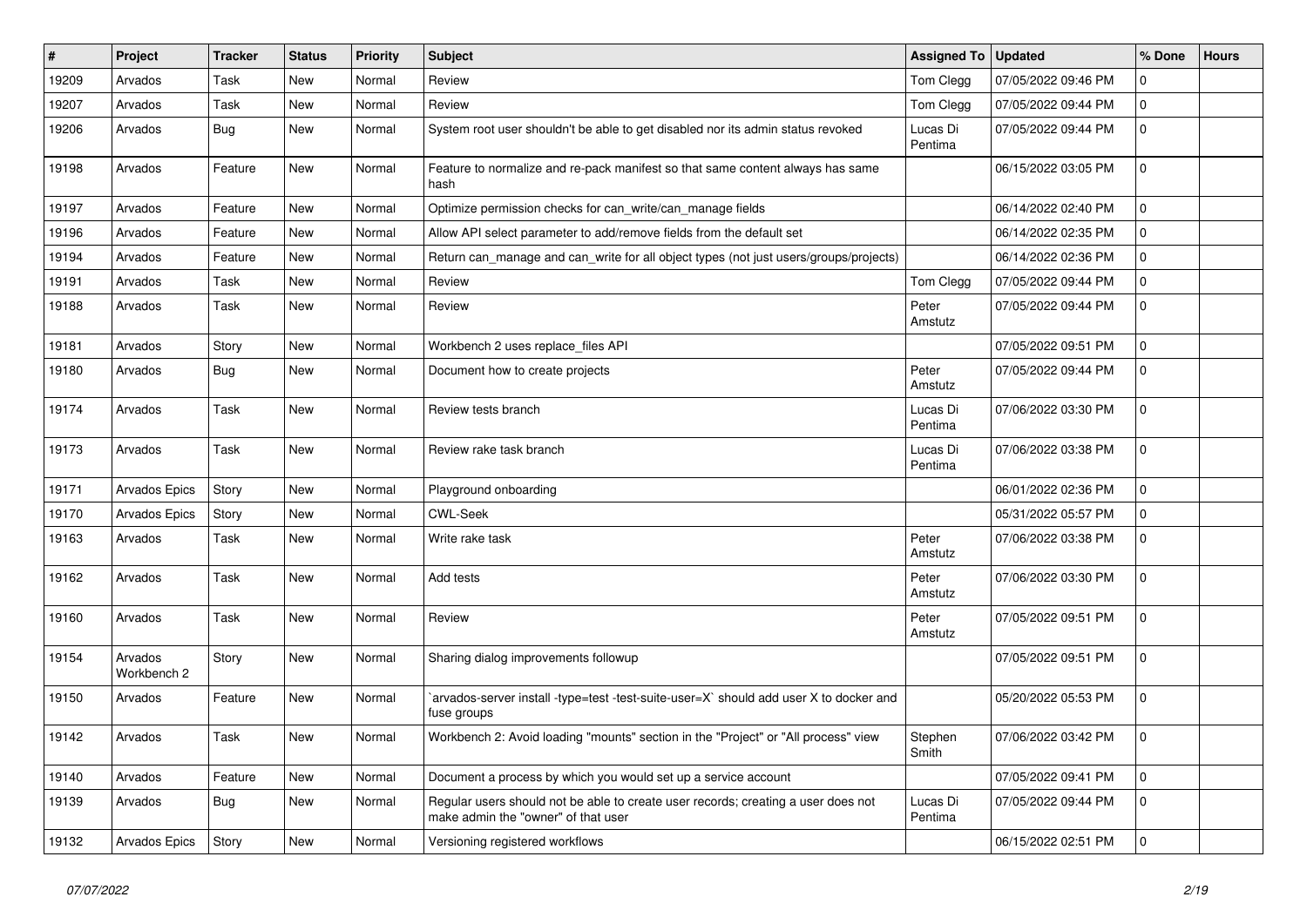| $\sharp$ | Project                | <b>Tracker</b> | <b>Status</b> | <b>Priority</b> | <b>Subject</b>                                                                                         | <b>Assigned To</b>  | <b>Updated</b>      | % Done         | <b>Hours</b> |
|----------|------------------------|----------------|---------------|-----------------|--------------------------------------------------------------------------------------------------------|---------------------|---------------------|----------------|--------------|
| 19131    | Arvados<br>Workbench 2 | Feature        | New           | Normal          | Sharing URLs/Links: Allow the user to attach a personal note                                           |                     | 07/05/2022 09:48 PM | $\mathbf 0$    |              |
| 19121    | Arvados                | Task           | New           | Normal          | Review                                                                                                 | Peter<br>Amstutz    | 07/06/2022 03:40 PM | $\mathbf 0$    |              |
| 19117    | Arvados                | Task           | <b>New</b>    | Normal          | Review                                                                                                 | Stephen<br>Smith    | 06/22/2022 02:53 PM | 0              |              |
| 19091    | Arvados                | Feature        | New           | Normal          | Managed property to assert valid unix username                                                         |                     | 05/02/2022 04:48 PM | $\overline{0}$ |              |
| 19089    | Arvados Epics          | Task           | <b>New</b>    | Normal          | Cross-federation filter groups                                                                         |                     | 05/02/2022 04:49 PM | $\mathbf 0$    |              |
| 19086    | Arvados                | Feature        | New           | Normal          | Can provide input JSON/YAML when launching a Workflow as an alternative to the<br>input form           | Peter<br>Amstutz    | 06/22/2022 02:53 PM | $\mathbf 0$    |              |
| 19082    | Arvados                | Feature        | New           | Normal          | Scale default keep cache request with cores or RAM request                                             |                     | 05/04/2022 03:19 PM | $\mathbf 0$    |              |
| 19080    | Arvados                | Feature        | <b>New</b>    | Normal          | Offer to un-trash items, instead of "not found" dialog                                                 |                     | 07/05/2022 09:52 PM | $\mathbf 0$    |              |
| 19068    | Arvados                | Task           | New           | Normal          | Review                                                                                                 | Lucas Di<br>Pentima | 07/05/2022 09:47 PM | $\overline{0}$ |              |
| 19066    | Arvados                | Task           | New           | Normal          | Review                                                                                                 | Lucas Di<br>Pentima | 07/05/2022 09:45 PM | $\overline{0}$ |              |
| 19065    | Arvados                | Task           | New           | Normal          | Review                                                                                                 | Peter<br>Amstutz    | 07/06/2022 03:27 PM | $\mathbf 0$    |              |
| 19064    | Arvados                | Task           | New           | Normal          | Review                                                                                                 | Stephen<br>Smith    | 07/05/2022 09:44 PM | $\mathbf 0$    |              |
| 19058    | Arvados                | Support        | New           | Normal          | Add code scanning to jenkins pipeline                                                                  |                     | 04/27/2022 03:08 PM | $\overline{0}$ |              |
| 19057    | Arvados                | Bug            | <b>New</b>    | Normal          | [controller] should not allow adding the same user+login to a VM more than one time                    |                     | 07/06/2022 04:08 PM | $\mathbf 0$    |              |
| 19056    | Arvados                | Feature        | New           | Normal          | Environment variable / command line convention that specifies where to get<br>HOST/TOKEN settings.conf |                     | 05/04/2022 03:18 PM | $\overline{0}$ |              |
| 19051    | Arvados                | Bug            | New           | Normal          | Handle quotes in search strings correctly                                                              | Daniel Kutyła       | 07/05/2022 09:44 PM | $\mathbf 0$    |              |
| 19048    | Arvados                | Bug            | <b>New</b>    | Normal          | Copying a folder in collection file browser results in empty folder                                    |                     | 07/05/2022 09:51 PM | 0              |              |
| 19047    | Arvados                | Feature        | <b>New</b>    | Normal          | Pythonic interface to launch workflows                                                                 |                     | 04/20/2022 07:41 PM | $\mathbf 0$    |              |
| 19005    | Arvados                | Task           | New           | Normal          | Review                                                                                                 | Peter<br>Amstutz    | 07/06/2022 03:30 PM | $\mathbf 0$    |              |
| 19002    | Arvados                | Task           | New           | Normal          | Review                                                                                                 | Peter<br>Amstutz    | 07/06/2022 03:38 PM | $\mathbf 0$    |              |
| 18999    | Arvados                | Task           | New           | Normal          | Review                                                                                                 | Peter<br>Amstutz    | 07/06/2022 03:23 PM | $\mathbf 0$    |              |
| 18998    | Arvados                | Story          | New           | Normal          | keepstore ability to check token validity for uploads                                                  |                     | 07/06/2022 04:02 PM | $\overline{0}$ |              |
| 18997    | Arvados                | Story          | New           | Normal          | ability to migrate arvbox to arvados-server boot dev mode                                              | Tom Clegg           | 07/06/2022 04:08 PM | $\overline{0}$ |              |
| 18996    | Arvados                | <b>Bug</b>     | New           | Normal          | Container request's expires_at field                                                                   |                     | 07/05/2022 09:42 PM | $\overline{0}$ |              |
| 18990    | Arvados                | <b>Bug</b>     | New           | Normal          | should reflect the value of TLS/Insecure in the "Get API Token" dialog                                 | Daniel Kutyła       | 07/05/2022 09:50 PM | $\overline{0}$ |              |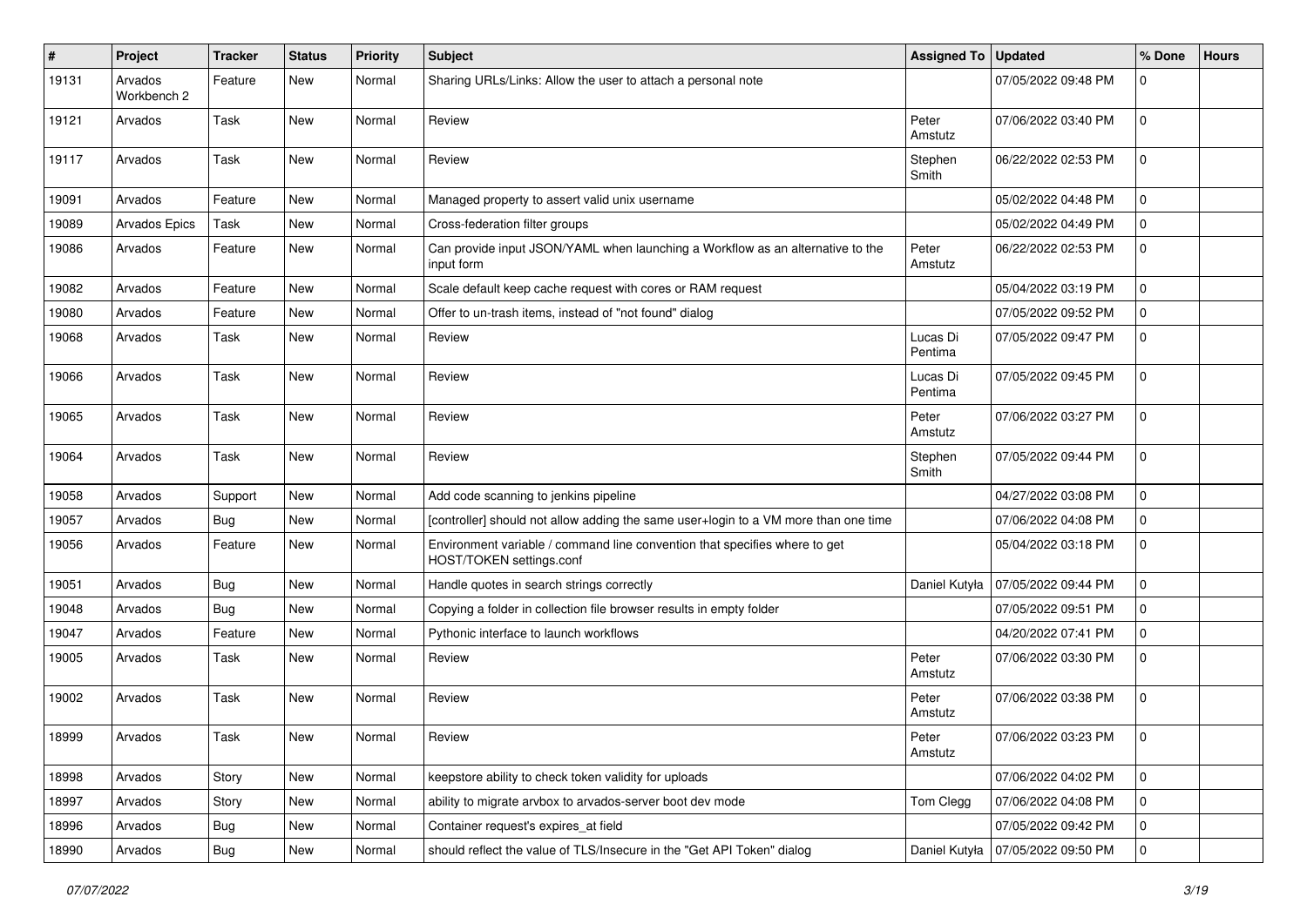| #     | <b>Project</b> | <b>Tracker</b> | <b>Status</b> | <b>Priority</b> | <b>Subject</b>                                                                                                              | <b>Assigned To</b>  | <b>Updated</b>      | % Done         | <b>Hours</b> |
|-------|----------------|----------------|---------------|-----------------|-----------------------------------------------------------------------------------------------------------------------------|---------------------|---------------------|----------------|--------------|
| 18988 | Arvados        | Feature        | New           | Normal          | [CWL] support singularity/docker hint to make debugging workflows easier                                                    |                     | 04/11/2022 06:29 PM | 0              |              |
| 18977 | Arvados        | Bug            | New           | Normal          | Mishandled Azure error?                                                                                                     |                     | 04/12/2022 07:55 PM | $\mathbf 0$    |              |
| 18973 | Arvados        | Story          | New           | Normal          | Test combinations of federation scenarios                                                                                   |                     | 07/05/2022 09:42 PM | $\mathbf 0$    |              |
| 18970 | Arvados        | Feature        | New           | Normal          | Add support for publicly shared collections (anonymous user)                                                                |                     | 04/04/2022 03:17 PM | $\mathbf 0$    |              |
| 18969 | Arvados        | Bug            | New           | Normal          | Controller should monitor its own memory usage and pause requests handling when<br>memory usage is high                     |                     | 04/05/2022 02:53 PM | 0              |              |
| 18968 | Arvados        | Story          | New           | Normal          | Should be able to pick directories within collections                                                                       | Stephen<br>Smith    | 07/05/2022 09:44 PM | $\overline{0}$ |              |
| 18967 | Arvados        | Story          | New           | Normal          | drop legacy columns and tables                                                                                              |                     | 04/01/2022 07:03 PM | $\mathbf{0}$   |              |
| 18964 | Arvados        | Bug            | New           | Normal          | Write better prefetch tests                                                                                                 |                     | 07/05/2022 09:48 PM | 0              |              |
| 18961 | Arvados        | Feature        | New           | Normal          | Go FileSystem / FUSE mount supports block caching & prefetch                                                                |                     | 05/04/2022 03:18 PM | $\mathbf 0$    |              |
| 18960 | Arvados        | Feature        | New           | Normal          | crunch-run can use Go FUSE driver for read-only mounts                                                                      |                     | 05/04/2022 03:17 PM | $\mathbf 0$    |              |
| 18951 | Arvados        | Task           | New           | Normal          | Review                                                                                                                      |                     | 07/05/2022 09:38 PM | $\overline{0}$ |              |
| 18946 | Arvados        | Feature        | New           | Normal          | Render fields of user profile from config                                                                                   |                     | 03/30/2022 02:29 PM | $\mathbf 0$    |              |
| 18944 | Arvados        | Feature        | <b>New</b>    | Normal          | [controller] should log the user uuid used for the request                                                                  |                     | 07/05/2022 09:50 PM | $\mathbf 0$    |              |
| 18942 | Arvados        | Story          | New           | Normal          | Remove perl SDK, tests, dependencies                                                                                        |                     | 03/29/2022 02:14 PM | $\mathbf 0$    |              |
| 18936 | Arvados        | <b>Bug</b>     | New           | Normal          | [api] [controller] remove reader_token support                                                                              |                     | 07/05/2022 09:52 PM | $\mathbf 0$    |              |
| 18897 | Arvados        | Feature        | New           | Normal          | [go services] should log the uuid of the token used for each request (and if available,<br>the uuid of the associated user) |                     | 07/05/2022 09:49 PM | 0              |              |
| 18882 | Arvados        | Task           | New           | Normal          | Review                                                                                                                      | Daniel Kutyła       | 07/05/2022 09:44 PM | $\mathbf 0$    |              |
| 18879 | Arvados        | Task           | New           | Normal          | Review                                                                                                                      | Lucas Di<br>Pentima | 07/05/2022 09:52 PM | 0              |              |
| 18874 | Arvados        | Support        | New           | Normal          | Merge workbench2 history into main Arvados repo                                                                             |                     | 07/05/2022 09:40 PM | $\overline{0}$ |              |
| 18871 | Arvados        | Feature        | New           | Normal          | WebDAV uses replace_files API                                                                                               |                     | 03/16/2022 02:13 PM | $\mathbf 0$    |              |
| 18864 | Arvados        | <b>Bug</b>     | New           | Normal          | "Responsible person" link is wrong                                                                                          |                     | 03/14/2022 03:49 PM | $\mathbf 0$    |              |
| 18863 | Arvados        | Feature        | New           | Normal          | [controller] add background job to clean up old container log records                                                       |                     | 07/05/2022 09:43 PM | 0              |              |
| 18862 | Arvados        | Bug            | New           | Normal          | [api] remove replay_job_log rake task                                                                                       |                     | 03/14/2022 03:43 PM | $\mathbf 0$    |              |
| 18861 | Arvados        | Story          | New           | Normal          | Retire wb1                                                                                                                  |                     | 03/14/2022 02:48 PM | $\mathbf 0$    |              |
| 18860 | Arvados        | Story          | New           | Normal          | Display number of container attempts and make it easy to access past logs                                                   |                     | 03/23/2022 06:53 PM | $\mathbf 0$    |              |
| 18853 | Arvados        | Story          | New           | Normal          | Get input collection uuid or metadata                                                                                       |                     | 03/10/2022 03:13 PM | $\overline{0}$ |              |
| 18847 | Arvados Epics  | Story          | New           | Normal          | Structured type checking for properties                                                                                     |                     | 03/09/2022 05:50 PM | $\overline{0}$ |              |
| 18846 | Arvados        | Story          | New           | Normal          | Rendering rich descriptions                                                                                                 |                     | 03/09/2022 08:42 PM | $\overline{0}$ |              |
| 18842 | Arvados        | Feature        | New           | Normal          | Local disk keep cache for Python SDK/arv-mount                                                                              |                     | 03/08/2022 04:29 PM | $\overline{0}$ |              |
| 18841 | Arvados        | Feature        | New           | Normal          | Feature to inject additional info into wb2 details panel                                                                    |                     | 03/08/2022 09:59 PM | $\overline{0}$ |              |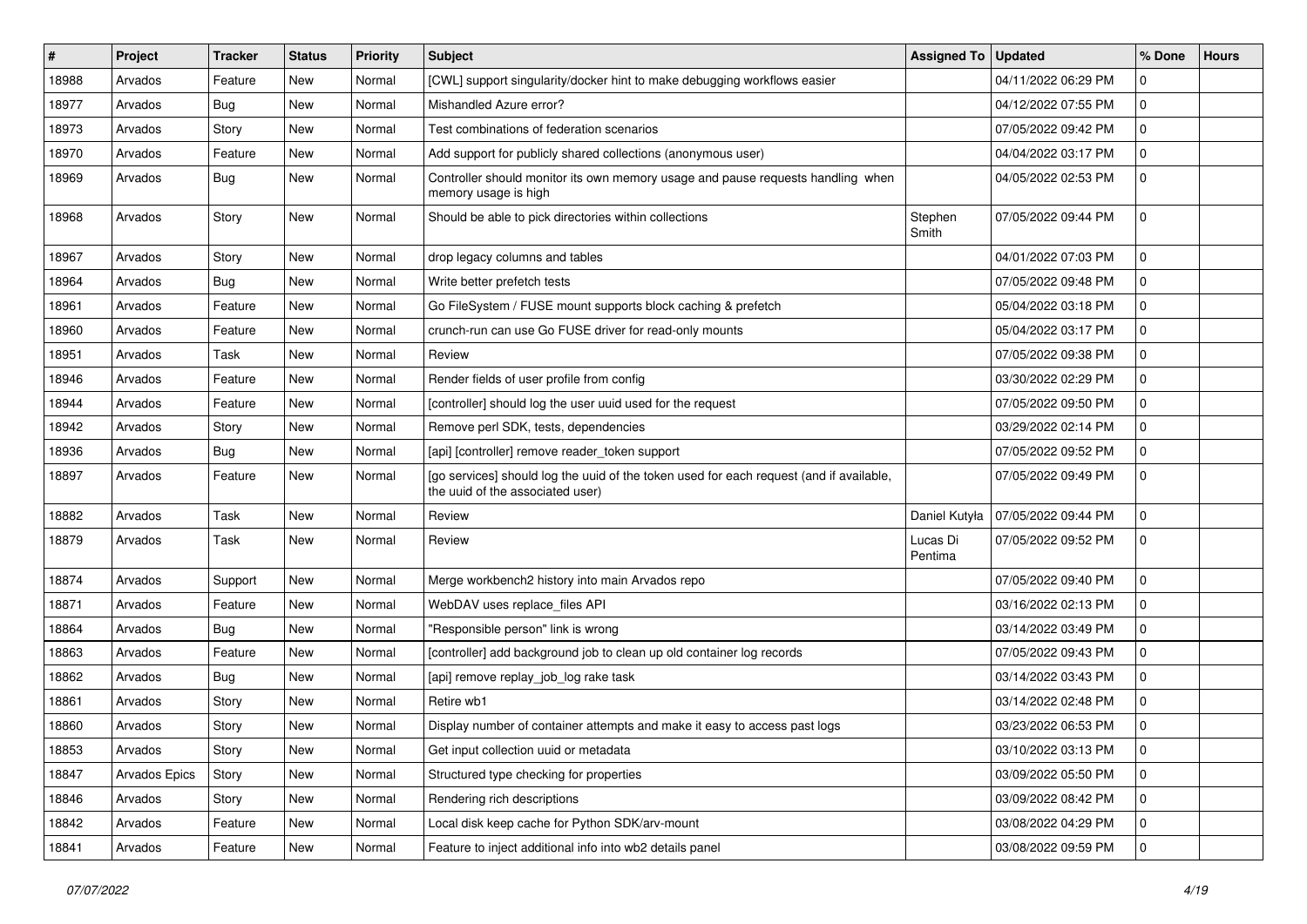| #     | Project                | <b>Tracker</b> | <b>Status</b> | <b>Priority</b> | <b>Subject</b>                                                                                 | <b>Assigned To</b>  | <b>Updated</b>      | % Done         | <b>Hours</b> |
|-------|------------------------|----------------|---------------|-----------------|------------------------------------------------------------------------------------------------|---------------------|---------------------|----------------|--------------|
| 18840 | Arvados                | Feature        | New           | Normal          | Algorithm to repack small files into larger blocks                                             |                     | 03/08/2022 03:15 PM | 0              |              |
| 18817 | Arvados                | Task           | <b>New</b>    | Normal          | review                                                                                         | Peter<br>Amstutz    | 07/06/2022 03:30 PM | $\overline{0}$ |              |
| 18815 | Arvados                | Task           | <b>New</b>    | Normal          | Review                                                                                         | Peter<br>Amstutz    | 04/05/2022 02:53 PM | $\overline{0}$ |              |
| 18810 | Arvados                | Feature        | <b>New</b>    | Normal          | PySDK API Client wrapper methods that automatically translate properties using a<br>vocabulary |                     | 03/01/2022 08:58 PM | $\mathbf 0$    |              |
| 18800 | Arvados Epics          | Story          | New           | Normal          | Update Python SDK documentation                                                                |                     | 06/06/2022 06:12 PM | $\mathbf 0$    |              |
| 18799 | Arvados                | Story          | <b>New</b>    | Normal          | Strategy to tie the Python SDK to the API docs                                                 |                     | 02/23/2022 08:05 PM | $\mathbf 0$    |              |
| 18798 | Arvados                | Story          | <b>New</b>    | Normal          | Turn code cookbook into liquid template & include files separately                             |                     | 02/23/2022 07:46 PM | $\mathbf 0$    |              |
| 18790 | Arvados                | Feature        | <b>New</b>    | Normal          | Access live container logs through arvados-client and crunch-run container gateway             |                     | 02/18/2022 03:28 PM | $\mathbf 0$    |              |
| 18788 | Arvados                | Feature        | New           | Normal          | User merge & migration support on LoginCluster federations                                     |                     | 05/04/2022 03:18 PM | $\mathbf 0$    |              |
| 18775 | Arvados                | Feature        | <b>New</b>    | Normal          | Search in picker dialogue for selecting Projects/Files/Directories                             |                     | 07/05/2022 09:52 PM | $\mathbf 0$    |              |
| 18765 | Arvados                | <b>Bug</b>     | <b>New</b>    | Normal          | engine configuration too big > 1048448 with singularity                                        |                     | 06/07/2022 01:56 PM | $\mathbf 0$    |              |
| 18762 | Arvados                | <b>Bug</b>     | <b>New</b>    | Normal          | rails background tasks scaling issues                                                          |                     | 07/05/2022 09:42 PM | $\mathbf 0$    |              |
| 18726 | Arvados                | Feature        | <b>New</b>    | Normal          | a-c-r uses arv-put internally to upload dependencies                                           |                     | 02/10/2022 04:53 PM | $\mathbf 0$    |              |
| 18724 | Arvados                | Bug            | New           | Normal          | Collection file_names should contain full paths for substring matching                         |                     | 03/01/2022 09:11 PM | $\mathbf 0$    |              |
| 18709 | Arvados                | Task           | New           | Normal          | Review                                                                                         | Peter<br>Amstutz    | 07/05/2022 09:52 PM | 0              |              |
| 18697 | Arvados<br>Workbench 2 | Bug            | <b>New</b>    | Normal          | Cypress tests for federated scenarios                                                          | Lucas Di<br>Pentima | 07/05/2022 09:38 PM | $\overline{0}$ |              |
| 18693 | Arvados                | Story          | <b>New</b>    | Normal          | Deduplicate permission links                                                                   |                     | 07/06/2022 04:08 PM | $\mathbf 0$    |              |
| 18689 | Arvados                | Feature        | <b>New</b>    | Normal          | support secret_environment                                                                     |                     | 04/06/2022 03:55 PM | $\mathbf 0$    |              |
| 18685 | Arvados Epics          | Story          | New           | Normal          | Synchronize configuration on multi-node cluster                                                |                     | 05/18/2022 02:35 PM | $\mathbf 0$    |              |
| 18684 | Arvados Epics          | Story          | <b>New</b>    | Normal          | New user mode for Workbench (for use on Playground)                                            |                     | 02/18/2022 10:01 PM | $\mathbf 0$    |              |
| 18677 | Arvados                | Feature        | <b>New</b>    | Normal          | Container runtime metrics API                                                                  |                     | 01/25/2022 06:56 PM | $\mathbf 0$    |              |
| 18672 | Arvados                | Feature        | New           | Normal          | [go sdk] describe + implement desired Go SDK                                                   |                     | 01/24/2022 09:34 PM | $\mathbf 0$    |              |
| 18671 | Arvados                | Bug            | <b>New</b>    | Normal          | [go sdk] update documentation                                                                  |                     | 01/24/2022 09:33 PM | $\overline{0}$ |              |
| 18669 | Arvados                | Task           | <b>New</b>    | Normal          | review 18668-add-project-support-to-deduplication-report                                       |                     | 01/24/2022 04:51 PM | 0              |              |
| 18650 | Arvados                | Task           | New           | Normal          | Design API for helper methods for working with vocabularies                                    | Peter<br>Amstutz    | 01/19/2022 04:52 PM | 0              |              |
| 18623 | Arvados                | Feature        | New           | Normal          | Ensure Etag can be used and honor If-Match header in updates                                   |                     | 01/12/2022 04:50 PM | $\overline{0}$ |              |
| 18621 | Arvados                | Feature        | New           | Normal          | Ability for admin to purge old versions of a collection                                        |                     | 01/10/2022 04:41 PM | $\overline{0}$ |              |
| 18620 | Arvados                | Feature        | New           | Normal          | [LSF] use btop to adjust relative priorities of arvados jobs                                   |                     | 01/10/2022 03:45 PM | $\overline{0}$ |              |
| 18618 | Arvados                | Bug            | New           | Normal          | Reusing workflows/steps is too slow                                                            |                     | 01/07/2022 07:12 PM | $\overline{0}$ |              |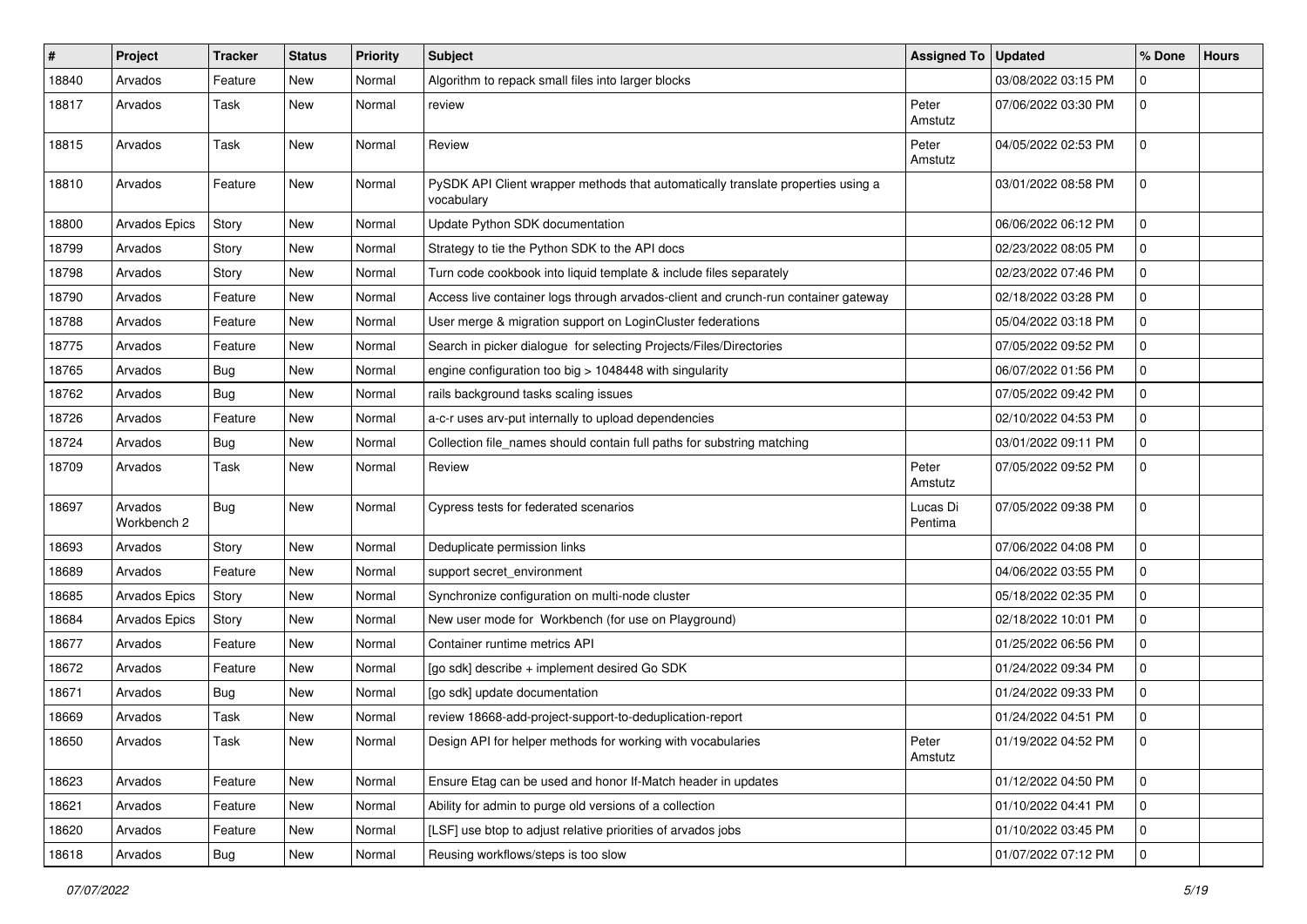| $\#$  | Project                | Tracker    | <b>Status</b> | <b>Priority</b> | <b>Subject</b>                                                                                                                                     | <b>Assigned To</b>  | <b>Updated</b>      | % Done       | <b>Hours</b> |
|-------|------------------------|------------|---------------|-----------------|----------------------------------------------------------------------------------------------------------------------------------------------------|---------------------|---------------------|--------------|--------------|
| 18616 | Arvados                | Task       | New           | Normal          | Review                                                                                                                                             | Ward<br>Vandewege   | 01/19/2022 04:23 PM | $\mathbf 0$  |              |
| 18615 | Arvados                | Task       | <b>New</b>    | Normal          | Review                                                                                                                                             | Lucas Di<br>Pentima | 07/05/2022 09:42 PM | $\Omega$     |              |
| 18613 | Arvados                | Task       | <b>New</b>    | Normal          | Review                                                                                                                                             | Peter<br>Amstutz    | 07/05/2022 09:41 PM | $\mathbf{0}$ |              |
| 18609 | Arvados                | Task       | New           | Normal          | Review                                                                                                                                             | Ward<br>Vandewege   | 01/18/2022 08:55 PM | $\mathbf{0}$ |              |
| 18587 | Arvados<br>Workbench 2 | <b>Bug</b> | <b>New</b>    | Normal          | 'Copy selected into collection" incorrect behavior                                                                                                 | Lucas Di<br>Pentima | 02/02/2022 04:00 PM | $\Omega$     |              |
| 18586 | Arvados                | Bug        | <b>New</b>    | Normal          | Remove docs/code for unsupported AsyncPermissionsUpdateInterval                                                                                    |                     | 12/14/2021 04:21 PM | $\mathbf 0$  |              |
| 18576 | Arvados                | Feature    | <b>New</b>    | Normal          | arv-put converts properties aliases to vocabulary ids                                                                                              |                     | 04/05/2022 02:53 PM | $\mathbf{0}$ |              |
| 18573 | Arvados                | Feature    | <b>New</b>    | Normal          | packer compute image builder script should take an explicit arvados package version<br>to install instead of latest in selected package repository |                     | 12/09/2021 05:01 PM | $\mathbf 0$  |              |
| 18564 | Arvados                | Feature    | <b>New</b>    | Normal          | [art] run jenkins release build steps with a set of parameters                                                                                     |                     | 07/05/2022 09:41 PM | $\mathbf 0$  |              |
| 18563 | Arvados                | Bug        | <b>New</b>    | Normal          | [config] simplify/streamline InternalURLs/ExternalURL situation                                                                                    |                     | 07/05/2022 09:50 PM | $\mathbf 0$  |              |
| 18548 | Arvados                | Feature    | <b>New</b>    | Normal          | Ability to share a link to the "Get API Token" dialog in WB"                                                                                       |                     | 12/03/2021 03:22 PM | $\mathbf 0$  |              |
| 18516 | Arvados                | Story      | <b>New</b>    | Normal          | run Theia interactively for development on shell and/or compute nodes                                                                              |                     | 12/01/2021 05:47 PM | 0            |              |
| 18515 | Arvados                | Story      | <b>New</b>    | Normal          | run interactive Jupyter on shell and/or compute nodes                                                                                              |                     | 12/01/2021 05:17 PM | $\mathbf 0$  |              |
| 18514 | Arvados                | Story      | <b>New</b>    | Normal          | Research framework for interactive tutorials that overlay the app                                                                                  |                     | 12/01/2021 03:49 PM | $\Omega$     |              |
| 18501 | Arvados                | <b>Bug</b> | <b>New</b>    | Normal          | Add option in ARV GUI to open link in new tab                                                                                                      |                     | 11/30/2021 03:43 PM | $\mathbf 0$  |              |
| 18500 | Arvados                | <b>Bug</b> | <b>New</b>    | Normal          | Arvados CV for "Study Type" property not active                                                                                                    |                     | 11/30/2021 03:41 PM | $\mathbf 0$  |              |
| 18499 | Arvados                | Bug        | <b>New</b>    | Normal          | Advanced Dialog on collections shows the manifest_text as null                                                                                     |                     | 11/30/2021 03:38 PM | $\mathbf 0$  |              |
| 18498 | Arvados                | Bug        | <b>New</b>    | Normal          | WB2 collection UUID in project URL shows blank page                                                                                                |                     | 11/30/2021 03:37 PM | $\mathbf{0}$ |              |
| 18486 | Arvados                | <b>Bug</b> | <b>New</b>    | Normal          | Docker containers are always removed                                                                                                               |                     | 12/07/2021 03:31 PM | 0            |              |
| 18481 | Arvados                | Bug        | <b>New</b>    | Normal          | Workbench allows setting values with leading and trailing whitespace in property<br>values                                                         |                     | 11/26/2021 08:13 AM | $\mathbf{0}$ |              |
| 18464 | Arvados                | Feature    | <b>New</b>    | Normal          | Batch update endpoint for permission changes                                                                                                       |                     | 11/22/2021 03:33 PM | $\mathbf 0$  |              |
| 18463 | Arvados                | Feature    | <b>New</b>    | Normal          | Sharing dialog shows all permissions including indirect and allows searching for users<br>by name                                                  |                     | 11/22/2021 03:20 PM | $\mathbf 0$  |              |
| 18462 | Arvados                | Story      | <b>New</b>    | Normal          | Requesting object by uuid should return 403 instead of 404                                                                                         |                     | 11/22/2021 03:20 PM | $\mathbf{0}$ |              |
| 18393 | Arvados                | <b>Bug</b> | <b>New</b>    | Normal          | [workbench2] forces relogin on every new window/tab                                                                                                |                     | 11/19/2021 02:43 PM | 0            |              |
| 18385 | Arvados                | Bug        | <b>New</b>    | Normal          | arvados-server config-dump   arvados-server config-check -config=- spurious<br>warnings                                                            |                     | 11/16/2021 09:06 PM | $\mathbf 0$  |              |
| 18371 | Arvados<br>Workbench 2 | Bug        | <b>New</b>    | Normal          | Handle unreachable API server better on startup                                                                                                    |                     | 11/15/2021 07:09 PM | $\mathbf 0$  |              |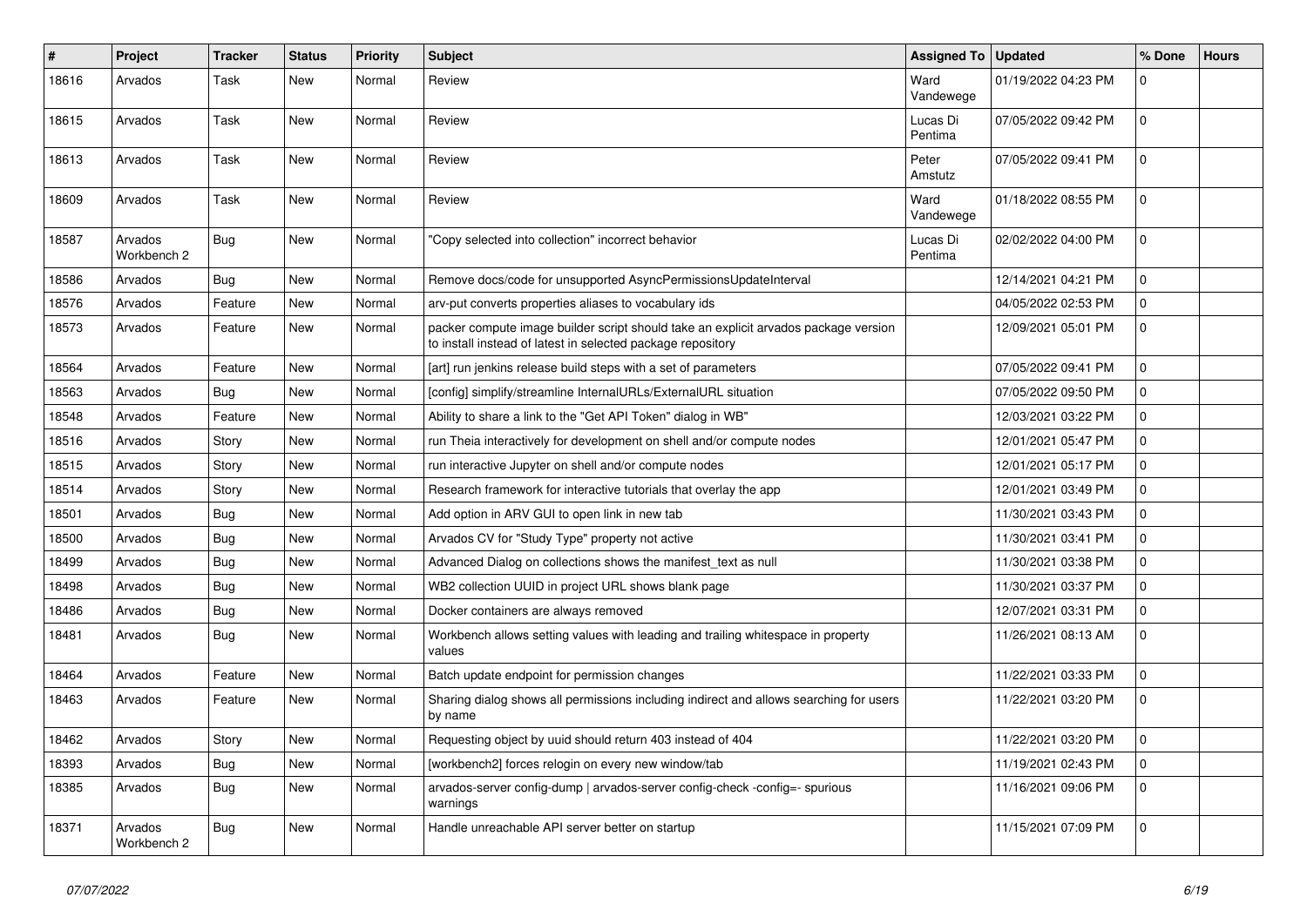| #     | Project       | <b>Tracker</b> | <b>Status</b> | Priority | Subject                                                                                                                   | <b>Assigned To</b> | <b>Updated</b>      | % Done         | <b>Hours</b> |
|-------|---------------|----------------|---------------|----------|---------------------------------------------------------------------------------------------------------------------------|--------------------|---------------------|----------------|--------------|
| 18369 | Arvados       | Feature        | New           | Normal   | [doc] describe the block packing algorithm used by our various Keep clients (arv-put,<br>python sdk, keep-web, arv-mount) |                    | 11/15/2021 04:14 PM | 0              |              |
| 18368 | Arvados       | Feature        | <b>New</b>    | Normal   | Notification banner                                                                                                       |                    | 07/05/2022 09:52 PM | $\mathbf 0$    |              |
| 18362 | Arvados       | Story          | New           | Normal   | cwltest results for Arvados produces badges which can be linked to from<br>commonwl.org                                   |                    | 11/10/2021 05:41 PM | $\mathbf 0$    |              |
| 18350 | Arvados Epics | Story          | New           | Normal   | Login cluster with only arvados-controller & no fallback to Rails                                                         |                    | 02/18/2022 10:00 PM | $\mathbf 0$    |              |
| 18347 | Arvados       | Feature        | <b>New</b>    | Normal   | Cache negative token lookups in federation/OIDC                                                                           |                    | 11/23/2021 09:07 PM | $\overline{0}$ |              |
| 18345 | Arvados       | Bug            | New           | Normal   | Activity script crash                                                                                                     |                    | 11/23/2021 09:13 PM | $\mathbf 0$    |              |
| 18342 | Arvados Epics | Story          | New           | Normal   | Stream Keep data to minimize latency and memory usage                                                                     |                    | 05/09/2022 03:21 PM | $\mathbf 0$    |              |
| 18341 | Arvados       | Story          | New           | Normal   | "arvados-server init" can set up a single-node production cluster                                                         |                    | 11/08/2021 02:39 PM | $\overline{0}$ |              |
| 18338 | Arvados       | Story          | New           | Normal   | "arvados-server init" can use a local root CA to sign certificates                                                        |                    | 11/05/2021 03:27 PM | $\mathbf 0$    |              |
| 18337 | Arvados Epics | Story          | New           | Normal   | Easy install via OS package                                                                                               |                    | 06/29/2022 06:27 PM | $\mathbf 0$    |              |
| 18335 | Arvados       | Feature        | New           | Normal   | Export health checks as Prometheus metrics                                                                                |                    | 11/04/2021 03:58 PM | $\mathbf 0$    |              |
| 18334 | Arvados       | Bug            | New           | Normal   | Accept release info changes in docker recipes                                                                             |                    | 11/04/2021 03:23 PM | $\mathbf 0$    |              |
| 18311 | Arvados       | Bug            | New           | Normal   | [cwl] test 221 in the 1.2 conformance suite is failing on singularity                                                     | Peter<br>Amstutz   | 07/05/2022 09:42 PM | $\mathbf 0$    |              |
| 18292 | Arvados       | Bug            | New           | Normal   | [cleanup] remove AssignNodeHostname from the configuration. Also from the<br>documentation.                               |                    | 10/22/2021 09:24 PM | $\mathbf 0$    |              |
| 18280 | Arvados       | <b>Bug</b>     | New           | Normal   | Advanced Search in ARV PROD GUI non-functional                                                                            |                    | 10/20/2021 04:46 PM | $\mathbf 0$    |              |
| 18279 | Arvados       | Bug            | <b>New</b>    | Normal   | Data Collection page on 2.3.0 rc2                                                                                         |                    | 10/20/2021 04:45 PM | $\mathbf 0$    |              |
| 18278 | Arvados       | Bug            | New           | Normal   | [k8s] start using an ingress                                                                                              | Ward<br>Vandewege  | 11/09/2021 07:56 PM | $\mathbf 0$    |              |
| 18266 | Arvados       | Bug            | New           | Normal   | Turn manual testing plan for WB2 into tickets to write cypress tests                                                      |                    | 07/05/2022 09:38 PM | $\mathbf 0$    |              |
| 18262 | Arvados       | Bug            | New           | Normal   | [crunch-run] handle out-of-diskspace on the compute node better                                                           |                    | 10/08/2021 09:42 PM | $\mathbf 0$    |              |
| 18255 | Arvados       | Story          | New           | Normal   | Proof of concept Arvados single-node AMI                                                                                  |                    | 10/06/2021 03:25 PM | $\mathbf 0$    |              |
| 18241 | Arvados       | Story          | New           | Normal   | "NanoCPUs can not be set" Docker error                                                                                    |                    | 10/13/2021 03:13 PM | $\mathbf 0$    |              |
| 18239 | Arvados       | Story          | New           | Normal   | Add Kubernetes testing to CI                                                                                              |                    | 11/09/2021 07:56 PM | $\mathbf 0$    |              |
| 18235 | Arvados       | Task           | New           | Normal   | Review                                                                                                                    | Ward<br>Vandewege  | 11/10/2021 04:05 PM | $\mathbf 0$    |              |
| 18234 | Arvados       | Task           | New           | Normal   | Review                                                                                                                    | Ward<br>Vandewege  | 11/10/2021 04:14 PM | $\mathbf 0$    |              |
| 18227 | Arvados       | Task           | New           | Normal   | Review                                                                                                                    | Peter<br>Amstutz   | 07/05/2022 09:43 PM | $\overline{0}$ |              |
| 18220 | Arvados       | Bug            | New           | Normal   | Support Docker ENTRYPOINT on Singularity in crunch-run                                                                    |                    | 09/29/2021 03:25 PM | $\overline{0}$ |              |
| 18218 | Arvados       | Feature        | New           | Normal   | ARV GUI: perform operations on files selected via the filter                                                              |                    | 09/28/2021 08:30 PM | $\overline{0}$ |              |
| 18217 | Arvados       | Feature        | New           | Normal   | Enable file sorting in Data Collection                                                                                    |                    | 09/28/2021 07:45 PM | $\overline{0}$ |              |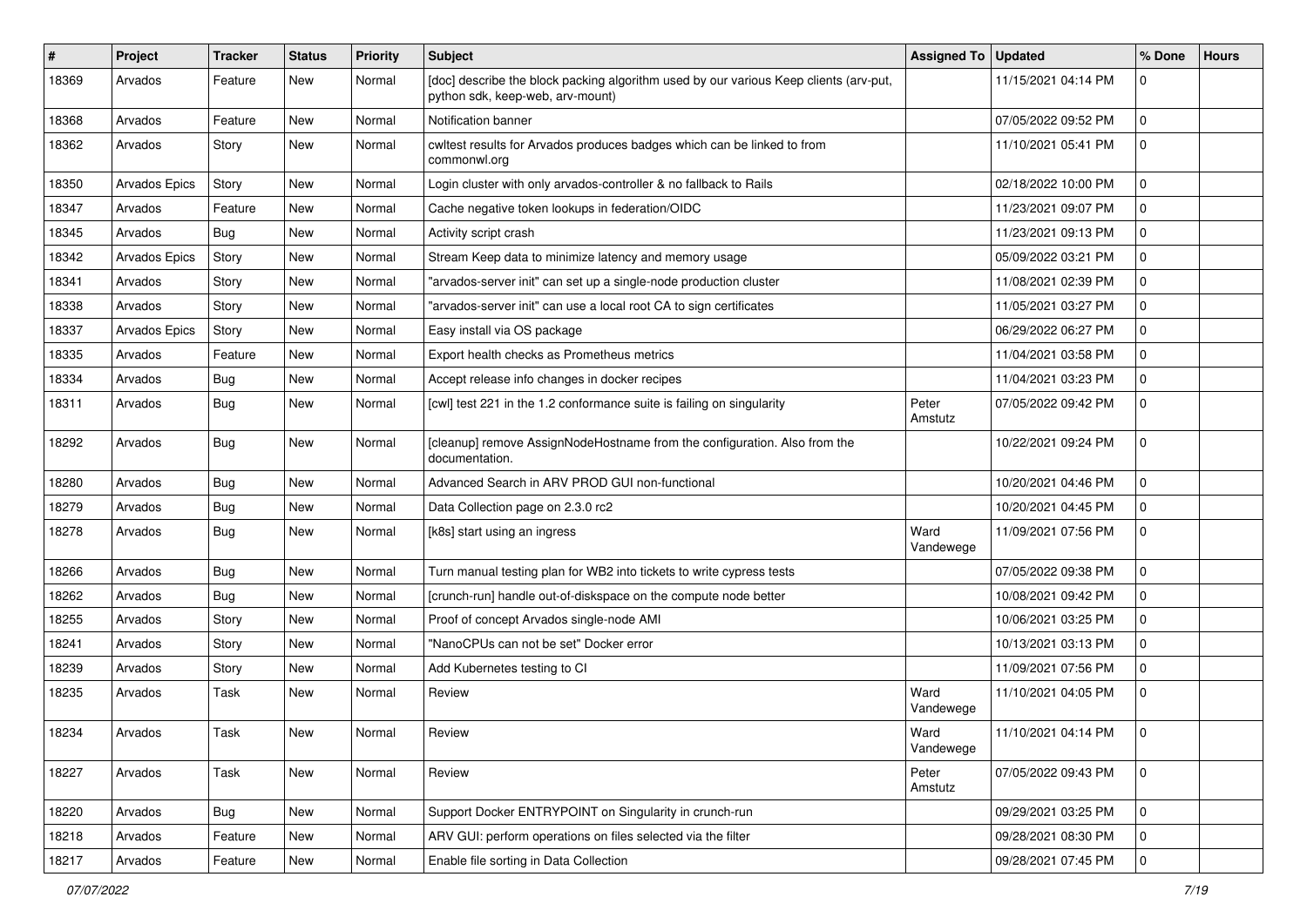| $\#$  | Project                | <b>Tracker</b> | <b>Status</b> | <b>Priority</b> | <b>Subject</b>                                                                                    | <b>Assigned To</b> | <b>Updated</b>      | % Done       | <b>Hours</b> |
|-------|------------------------|----------------|---------------|-----------------|---------------------------------------------------------------------------------------------------|--------------------|---------------------|--------------|--------------|
| 18214 | Arvados                | Bug            | <b>New</b>    | Normal          | global search results link to wb1 not wb2                                                         |                    | 09/28/2021 07:30 PM | $\mathbf 0$  |              |
| 18213 | Arvados                | Feature        | <b>New</b>    | Normal          | Arvados "display in new tab" shows outdated data                                                  |                    | 09/28/2021 07:28 PM | $\mathbf 0$  |              |
| 18212 | Arvados                | <b>Bug</b>     | <b>New</b>    | Normal          | Read-only users can't open file in new tab                                                        |                    | 09/28/2021 07:27 PM | $\mathbf 0$  |              |
| 18211 | Arvados                | Feature        | <b>New</b>    | Normal          | Should the Loading Progress bar always be shown?                                                  |                    | 09/28/2021 07:16 PM | $\mathbf{0}$ |              |
| 18210 | Arvados                | Bug            | <b>New</b>    | Normal          | Create Mountainduck Bookmark files not working                                                    |                    | 09/28/2021 07:14 PM | $\mathbf{0}$ |              |
| 18209 | Arvados                | Feature        | <b>New</b>    | Normal          | Re-run process on arvados throws error                                                            |                    | 09/28/2021 07:12 PM | $\mathbf 0$  |              |
| 18208 | Arvados                | <b>Bug</b>     | <b>New</b>    | Normal          | Workbench2 search shows all sites even if just searching in one site                              |                    | 09/28/2021 07:09 PM | $\Omega$     |              |
| 18205 | Arvados                | Feature        | New           | Normal          | [api] [cloud] add live compute instance price to container record                                 |                    | 07/05/2022 09:40 PM | $\mathbf{0}$ |              |
| 18204 | Arvados                | Bug            | <b>New</b>    | Normal          | Workbench2 is missing a UI that shows which group a user is member of                             |                    | 09/27/2021 08:47 PM | $\mathbf{0}$ |              |
| 18202 | Arvados<br>Workbench 2 | <b>Bug</b>     | <b>New</b>    | Normal          | User Attributes Dialog are incorrectly displayed                                                  |                    | 09/27/2021 08:36 PM | $\mathbf 0$  |              |
| 18201 | Arvados<br>Workbench 2 | <b>Bug</b>     | <b>New</b>    | Normal          | 'Shared with me" Tree keeps expanding even if I closed it intentionally                           |                    | 09/27/2021 08:28 PM | $\mathbf 0$  |              |
| 18200 | Arvados<br>Workbench 2 | Bug            | <b>New</b>    | Normal          | Different content size of collection & files in wb2 vs wb                                         |                    | 09/27/2021 08:17 PM | $\mathbf{0}$ |              |
| 18199 | Arvados                | Bug            | <b>New</b>    | Normal          | Issue with sharing settings of "open access" new projects                                         |                    | 09/27/2021 07:58 PM | $\mathbf 0$  |              |
| 18198 | Arvados                | Bug            | <b>New</b>    | Normal          | 'copy selected files into collection" function in WB2 extremely slow                              |                    | 09/27/2021 07:45 PM | $\mathbf{0}$ |              |
| 18197 | Arvados                | Feature        | New           | Normal          | add search option to input selection when running a workflow                                      |                    | 09/27/2021 07:41 PM | $\mathbf 0$  |              |
| 18196 | Arvados                | Feature        | <b>New</b>    | Normal          | expose saved searches as browsing option on the left side                                         |                    | 09/27/2021 07:39 PM | $\mathbf 0$  |              |
| 18194 | Arvados                | Feature        | <b>New</b>    | Normal          | 'Release" as search option                                                                        |                    | 09/27/2021 07:35 PM | $\mathbf 0$  |              |
| 18193 | Arvados                | Feature        | <b>New</b>    | Normal          | Multi-select collections and projects to delete them                                              |                    | 09/27/2021 07:14 PM | $\mathbf{0}$ |              |
| 18192 | Arvados                | <b>Bug</b>     | <b>New</b>    | Normal          | Advanced search is showing ROX IDs in the search field syntax instead of clear<br>values          |                    | 09/27/2021 07:13 PM | $\mathbf 0$  |              |
| 18191 | Arvados                | Bug            | <b>New</b>    | Normal          | [doc] the compute node image doc does not take releases into account                              |                    | 09/24/2021 09:50 PM | $\Omega$     |              |
| 18182 | Arvados                | Feature        | <b>New</b>    | Normal          | Parameter on get permissions API to return every user and group with permissions                  |                    | 11/24/2021 04:15 PM | $\mathbf{0}$ |              |
| 18181 | Arvados                | Feature        | <b>New</b>    | Normal          | Ability to specify a % of compute instance price that user is willing to go over from<br>cheapest |                    | 09/22/2021 04:06 PM | $\mathbf 0$  |              |
| 18179 | Arvados Epics          | Story          | <b>New</b>    | Normal          | Better spot instance support                                                                      |                    | 03/23/2022 01:47 PM | $\mathbf 0$  |              |
| 18174 | Arvados                | Feature        | <b>New</b>    | Normal          | [servers] add logging with automatic rotation to user-specified directory                         |                    | 09/21/2021 09:08 PM | $\mathbf 0$  |              |
| 18170 | Arvados                | Bug            | <b>New</b>    | Normal          | Display of long names can be improved on WB2                                                      |                    | 09/20/2021 06:19 PM | $\mathbf 0$  |              |
| 18168 | Arvados                | Bug            | New           | Normal          | Workbench2 Trash is not listing all trashed items                                                 |                    | 09/20/2021 06:14 PM | $\mathbf 0$  |              |
| 18167 | Arvados                | Bug            | <b>New</b>    | Normal          | Files in collection are not sorted                                                                |                    | 09/20/2021 05:38 PM | $\mathbf{0}$ |              |
| 18166 | Arvados                | Bug            | <b>New</b>    | Normal          | [Release] Auto-sync the arvados gem dependencies on RailsAPI and Workbench1                       |                    | 11/10/2021 04:14 PM | $\mathbf 0$  |              |
| 18165 | Arvados                | Feature        | <b>New</b>    | Normal          | Whole-collection search in new collection viewer                                                  |                    | 09/20/2021 02:43 PM | $\mathbf 0$  |              |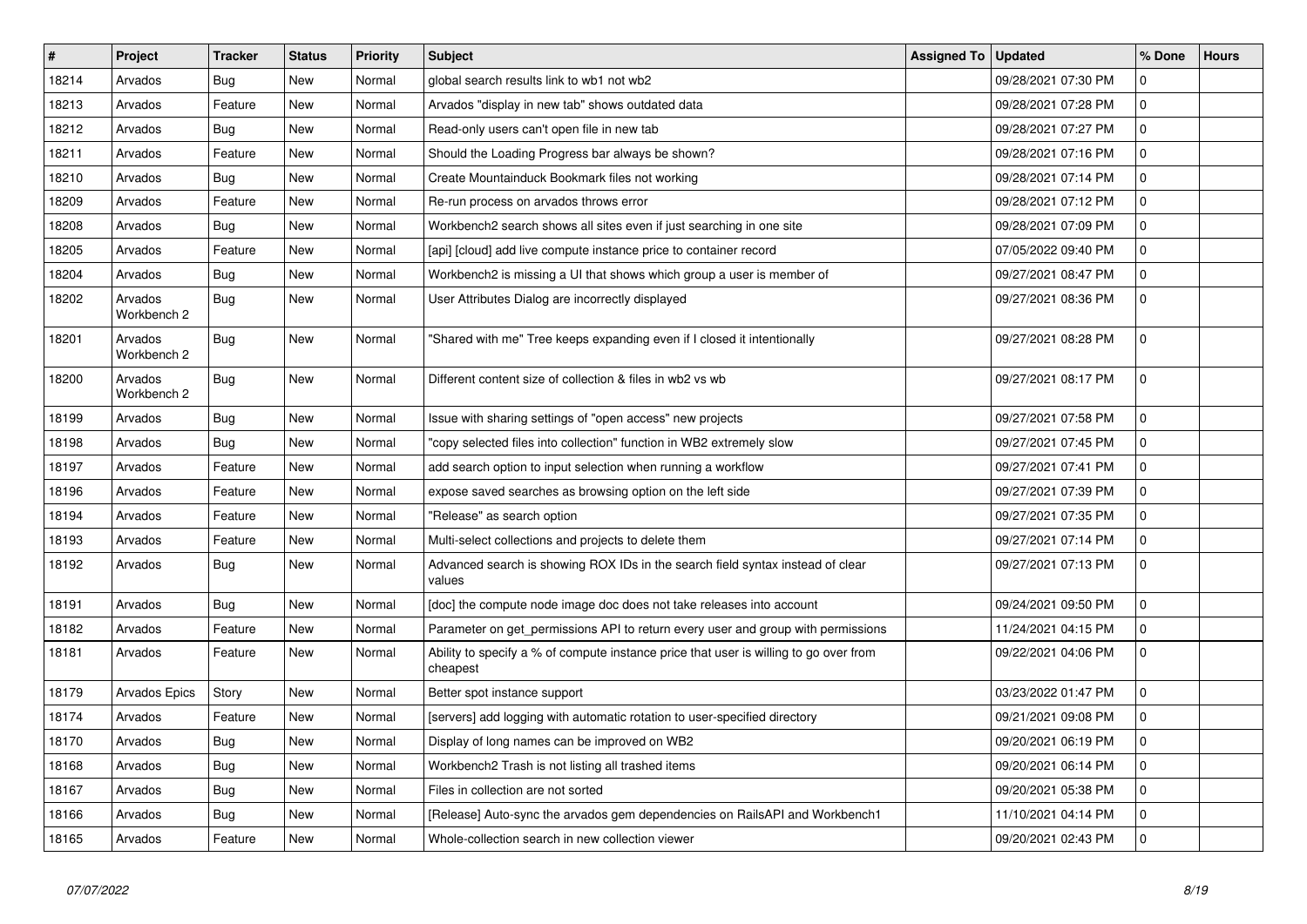| #     | Project       | <b>Tracker</b> | <b>Status</b> | <b>Priority</b> | <b>Subject</b>                                                                                                            | <b>Assigned To</b>  | <b>Updated</b>      | % Done         | <b>Hours</b> |
|-------|---------------|----------------|---------------|-----------------|---------------------------------------------------------------------------------------------------------------------------|---------------------|---------------------|----------------|--------------|
| 18163 | Arvados       | Feature        | New           | Normal          | [Crunch] add CWL extension to limit the number of concurrently running jobs during a<br>scatter                           |                     | 01/10/2022 03:42 PM | 0              |              |
| 18161 | Arvados       | Bug            | <b>New</b>    | Normal          | [a-d-c] the arvados_dispatchcloud_queue_entries prometheus metric should report<br>actual instance types                  |                     | 09/16/2021 04:41 PM | $\mathbf 0$    |              |
| 18150 | Arvados       | Story          | <b>New</b>    | Normal          | Document configuration items for customizing text in Workbench                                                            |                     | 09/15/2021 01:31 PM | $\mathbf 0$    |              |
| 18125 | Arvados       | Feature        | <b>New</b>    | Normal          | [deployment][provision][documentation] explain how to use a custom/existing<br>postgresql RDBMS                           | Javier Bértoli      | 09/13/2021 10:12 PM | $\mathbf 0$    |              |
| 18124 | Arvados       | Feature        | New           | Normal          | User edit page                                                                                                            |                     | 09/13/2021 10:05 PM | $\mathbf 0$    |              |
| 18118 | Arvados       | Bug            | New           | Normal          | investigate separate socket timeouts waiting for connection and HTTP response in<br>Python SDK                            |                     | 09/08/2021 03:22 PM | $\mathbf 0$    |              |
| 18114 | Arvados       | Bug            | New           | Normal          | [a-d-c] slow down retries when CreateInstance returns non-quota/non-throttle errors                                       |                     | 09/07/2021 06:11 PM | $\mathbf 0$    |              |
| 18101 | Arvados       | Bug            | New           | Normal          | [a-d-c] [AWS] add option to spin up (spot) instances in more/all availability zones in<br>the region                      |                     | 09/03/2021 08:16 PM | $\mathbf 0$    |              |
| 18075 | Arvados       | Bug            | <b>New</b>    | Normal          | arvados-dispatch-cloud should respect Containers.MaxComputeVMs                                                            |                     | 08/30/2021 07:33 PM | $\mathbf 0$    |              |
| 18071 | Arvados       | Feature        | <b>New</b>    | Normal          | Use postgresql advisory locks to prevent concurrent dispatcher / keep-balance<br>processes                                |                     | 08/26/2021 05:55 PM | $\mathbf 0$    |              |
| 18047 | Arvados Epics | Story          | <b>New</b>    | Normal          | Faceted search of metadata                                                                                                |                     | 02/18/2022 10:02 PM | $\mathbf 0$    |              |
| 18041 | Arvados       | Task           | <b>New</b>    | Normal          | Review                                                                                                                    | Peter<br>Amstutz    | 07/05/2022 09:51 PM | $\mathbf 0$    |              |
| 18019 | Arvados       | Bug            | <b>New</b>    | Normal          | [deployment][arvados-formula] selinux breaks many installation steps                                                      |                     | 08/12/2021 06:31 PM | $\mathbf 0$    |              |
| 18016 | Arvados       | Bug            | <b>New</b>    | Normal          | [api] remove unused last_used_at and last_used_by_ip_address columns on<br>api_client_authorizations table                |                     | 08/12/2021 02:52 PM | $\mathbf 0$    |              |
| 18011 | Arvados       | Bug            | New           | Normal          | [packaging][centos7] systemctl daemon-reload should be run by the post-inst script<br>when upgrading packages on centos 7 |                     | 08/13/2021 12:07 AM | $\mathbf 0$    |              |
| 18009 | Arvados       | Bug            | <b>New</b>    | Normal          | [controller] always returns an empty "unsigned manifest text" field for collections                                       |                     | 08/11/2021 05:15 PM | $\mathbf 0$    |              |
| 18008 | Arvados       | Bug            | New           | Normal          | [api] reqid not always being recorded in the api server log                                                               |                     | 08/11/2021 05:06 PM | $\mathbf 0$    |              |
| 18000 | Arvados       | <b>Bug</b>     | New           | Normal          | [deduplicationreport] negative number in the "saved by Keep deduplication" report                                         |                     | 08/10/2021 01:27 PM | $\mathbf 0$    |              |
| 17993 | Arvados       | Feature        | <b>New</b>    | Normal          | [deduplication-report] supports storage classes                                                                           |                     | 11/23/2021 09:26 PM | $\mathbf 0$    |              |
| 17988 | Arvados       | Feature        | <b>New</b>    | Normal          | Enforce memory limits using Singularity + cloud                                                                           |                     | 07/05/2022 09:42 PM | $\mathbf 0$    |              |
| 17981 | Arvados       | Feature        | New           | Normal          | Hint to set properties on output collection based on workflow input or output<br>parameter values                         |                     | 08/05/2021 01:51 PM | $\mathbf 0$    |              |
| 17969 | Arvados       | Support        | New           | Normal          | Investigate plugins for redmine templates                                                                                 | Lucas Di<br>Pentima | 08/31/2021 07:29 PM | $\overline{0}$ |              |
| 17953 | Arvados       | Story          | <b>New</b>    | Normal          | [api] Remove unused "node" object                                                                                         |                     | 11/23/2021 09:28 PM | l o            |              |
| 17950 | Arvados       | Task           | New           | Normal          | review 17949-add-bullseye                                                                                                 |                     | 07/29/2021 07:26 PM | $\mathbf 0$    |              |
| 17946 | Arvados       | Feature        | New           | Normal          | design: add complex structures to structured vocabulary                                                                   |                     | 11/02/2021 05:12 PM | $\mathbf 0$    |              |
| 17945 | Arvados       | Feature        | New           | Normal          | design: Add type checking to the structured vocabulary                                                                    |                     | 11/02/2021 05:13 PM | $\pmb{0}$      |              |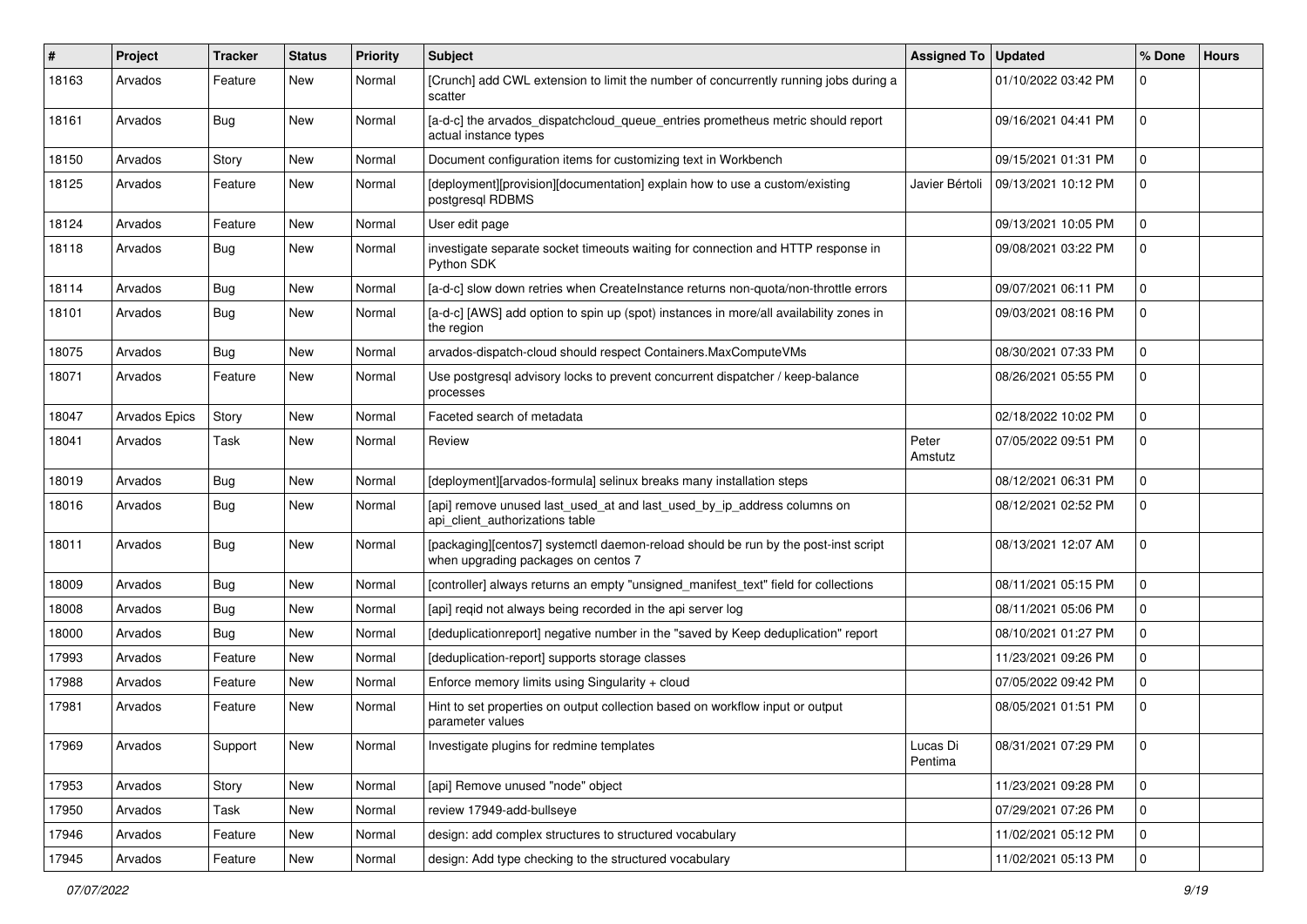| #     | Project       | <b>Tracker</b> | <b>Status</b> | Priority | <b>Subject</b>                                                                                                              | <b>Assigned To</b>  | <b>Updated</b>      | % Done       | <b>Hours</b> |
|-------|---------------|----------------|---------------|----------|-----------------------------------------------------------------------------------------------------------------------------|---------------------|---------------------|--------------|--------------|
| 17942 | Arvados       | <b>Bug</b>     | New           | Normal   | [arv-mount] requests manifest text multiple times when mounting collection                                                  |                     | 08/09/2021 03:41 PM | 0            |              |
| 17941 | Arvados       | <b>Bug</b>     | New           | Normal   | [ws] memory management issues                                                                                               |                     | 08/09/2021 03:40 PM | $\mathbf 0$  |              |
| 17940 | Arvados       | <b>Bug</b>     | New           | Normal   | [controller] memory management issues                                                                                       |                     | 08/09/2021 03:40 PM | $\mathbf 0$  |              |
| 17938 | Arvados       | <b>Bug</b>     | New           | Normal   | [deployment][arvados-formula] shell node centos-7 packages                                                                  | Javier Bértoli      | 07/23/2021 07:08 PM | $\mathbf 0$  |              |
| 17937 | Arvados       | <b>Bug</b>     | New           | Normal   | [workbench] uploader is hardcoded to X-Keep-Desired-Replicas: 2                                                             |                     | 08/13/2021 04:40 AM | $\mathbf 0$  |              |
| 17931 | Arvados       | Task           | New           | Normal   | Review                                                                                                                      | Lucas Di<br>Pentima | 08/05/2021 03:27 PM | $\mathbf 0$  |              |
| 17919 | Arvados       | Task           | New           | Normal   | investigate                                                                                                                 | Peter<br>Amstutz    | 07/05/2022 09:43 PM | $\mathbf 0$  |              |
| 17918 | Arvados       | Bug            | New           | Normal   | cwltool 'id' changes packing behavior                                                                                       | Peter<br>Amstutz    | 07/05/2022 09:43 PM | $\mathbf 0$  |              |
| 17910 | Arvados       | Task           | New           | Normal   | investigate                                                                                                                 | Peter<br>Amstutz    | 01/19/2022 02:17 PM | $\mathbf 0$  |              |
| 17909 | Arvados       | Task           | New           | Normal   | investigate                                                                                                                 | Peter<br>Amstutz    | 07/05/2022 09:43 PM | $\mathbf 0$  |              |
| 17878 | Arvados       | Bug            | New           | Normal   | [container shell] confusing error "channel 3: bad ext data" when forwarding tcp traffic<br>into a container with API: false |                     | 07/08/2021 05:21 PM | $\mathbf{0}$ |              |
| 17876 | Arvados       | Task           | New           | Normal   | Review                                                                                                                      | Ward<br>Vandewege   | 07/05/2022 09:43 PM | $\mathbf 0$  |              |
| 17875 | Arvados       | Task           | New           | Normal   | Review                                                                                                                      | Peter<br>Amstutz    | 07/05/2022 09:43 PM | $\mathbf 0$  |              |
| 17859 | Arvados       | Bug            | New           | Normal   | When @AutoSetupNewUsers: true@ new users' username is added as email                                                        |                     | 08/02/2021 12:23 PM | $\mathbf 0$  |              |
| 17849 | Arvados Epics | Story          | New           | Normal   | FUSE driver v2                                                                                                              |                     | 05/09/2022 03:22 PM | $\pmb{0}$    |              |
| 17846 | Arvados       | Bug            | New           | Normal   | [tutorial] inconsistencies/roadbumps                                                                                        | Ward<br>Vandewege   | 07/05/2022 09:43 PM | $\mathbf 0$  |              |
| 17845 | Arvados       | <b>Bug</b>     | New           | Normal   | [tutorial] reuse is not working                                                                                             |                     | 07/05/2022 09:43 PM | $\mathbf 0$  |              |
| 17838 | Arvados       | Feature        | New           | Normal   | Create filter group from advanced search                                                                                    |                     | 08/05/2021 03:27 PM | $\mathbf 0$  |              |
| 17827 | Arvados       | Feature        | New           | Normal   | [deployment][provision] rename the *_TAG variables to *_FORMULA_TAG                                                         |                     | 06/21/2021 06:17 PM | $\mathbf 0$  |              |
| 17826 | Arvados       | Feature        | New           | Normal   | Mark individual collections with permission to download through keep-web.                                                   |                     | 08/10/2021 05:35 PM | 0            |              |
| 17814 | Arvados       | Feature        | New           | Normal   | Send "invite" or "friend request" to connect with other users                                                               |                     | 08/06/2021 09:51 PM | $\mathbf 0$  |              |
| 17807 | Arvados       | Feature        | New           | Normal   | keep-web supports login flow                                                                                                | Tom Clegg           | 07/06/2022 04:13 PM | $\mathbf 0$  |              |
| 17786 | Arvados       | Bug            | New           | Normal   | [deployment][webshell][shellinabox] centos 7's shellinabox is not pam-enabled                                               |                     | 07/09/2021 07:29 PM | $\mathbf 0$  |              |
| 17780 | Arvados       | <b>Bug</b>     | New           | Normal   | [a-d-c] when toggling UsePreemptibleInstances, existing containers that are runnable<br>generate lots of errors             |                     | 07/06/2021 09:07 PM | $\mathbf 0$  |              |
| 17775 | Arvados       | <b>Bug</b>     | New           | Normal   | [a-d-c] the user should be able to see when preemptible nodes get shut down and the<br>running container requeued           |                     | 12/14/2021 09:01 PM | $\mathbf 0$  |              |
| 17773 | Arvados       | Feature        | New           | Normal   | support token OIDC token introspection                                                                                      |                     | 06/08/2021 05:21 PM | $\mathbf 0$  |              |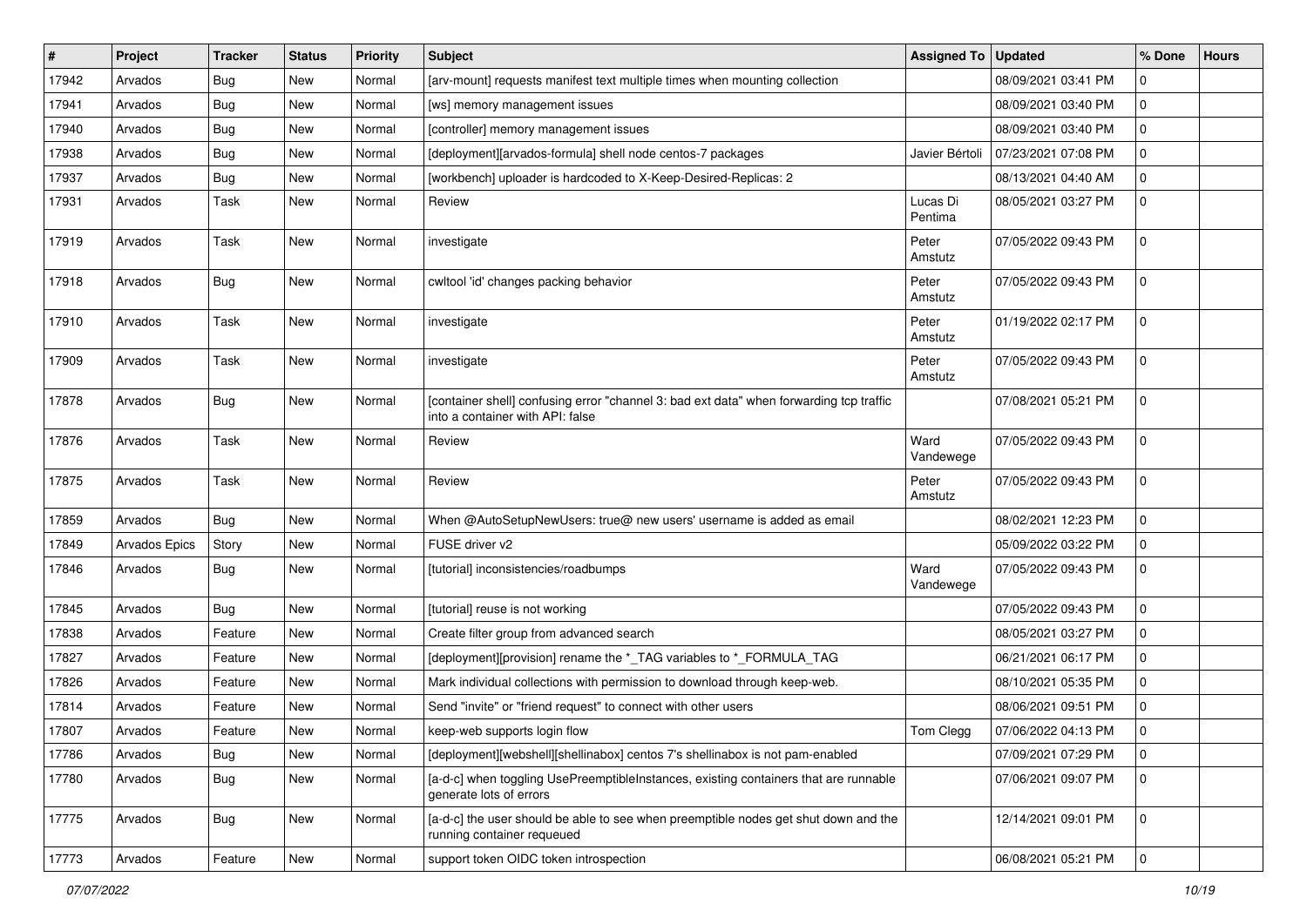| $\#$  | Project       | <b>Tracker</b> | <b>Status</b> | <b>Priority</b> | <b>Subject</b>                                                                                                                                | <b>Assigned To</b> | <b>Updated</b>      | % Done         | <b>Hours</b> |
|-------|---------------|----------------|---------------|-----------------|-----------------------------------------------------------------------------------------------------------------------------------------------|--------------------|---------------------|----------------|--------------|
| 17772 | Arvados       | Feature        | <b>New</b>    | Normal          | use subject identifier (username etc) in "identity_url" instead of "email" for login                                                          |                    | 01/31/2022 04:22 PM | $\mathbf 0$    |              |
| 17771 | Arvados       | Bug            | <b>New</b>    | Normal          | [a-d-c] when a cluster supports preemptible nodes, there should be a knob to allow<br>the user to choose the use of preemptible nodes, or not |                    | 07/06/2021 09:08 PM | $\overline{0}$ |              |
| 17768 | Arvados       | Feature        | <b>New</b>    | Normal          | Special file/path in collection that indicates a folder shouldn't be expanded by default                                                      |                    | 06/07/2021 02:45 PM | $\mathbf 0$    |              |
| 17764 | Arvados       | Bug            | <b>New</b>    | Normal          | [arv-put] progress update does not refresh frequently enough                                                                                  |                    | 07/06/2021 09:08 PM | $\overline{0}$ |              |
| 17759 | Arvados       | Bug            | <b>New</b>    | Normal          | [Keep] azure blob driver 404 errors are weird                                                                                                 |                    | 07/06/2021 09:08 PM | $\mathbf 0$    |              |
| 17751 | Arvados       | Feature        | New           | Normal          | [arvados-dispatch-cloud] expose rate-limiting condition in metrics                                                                            | Nico César         | 06/02/2021 08:02 PM | $\mathbf 0$    |              |
| 17746 | Arvados       | Bug            | <b>New</b>    | Normal          | Long lines in the WB2 logs are wrapped messing up the viewport                                                                                |                    | 06/01/2021 09:50 PM | $\mathbf 0$    |              |
| 17745 | Arvados       | <b>Bug</b>     | <b>New</b>    | Normal          | [config] arvados-server config-dump with ec2 driver has confusing output                                                                      |                    | 07/06/2021 09:08 PM | $\mathbf 0$    |              |
| 17741 | Arvados       | Bug            | <b>New</b>    | Normal          | Golang SDK CollectionFileSystem uses time.Now() as default Last-Modified for all<br>collections identified by portable data hash              |                    | 06/04/2021 03:30 PM | $\mathbf{0}$   |              |
| 17718 | Arvados       | Story          | <b>New</b>    | Normal          | Standalone JWT token support for OIDC                                                                                                         |                    | 06/08/2021 05:21 PM | $\overline{0}$ |              |
| 17701 | Arvados Epics | Story          | <b>New</b>    | Normal          | WB2 usable on small screens / mobile                                                                                                          |                    | 02/18/2022 10:01 PM | $\mathbf{0}$   |              |
| 17694 | Arvados       | Feature        | <b>New</b>    | Normal          | [Keep][keep-web] improve observability of buffer cache                                                                                        |                    | 05/18/2021 08:32 PM | $\mathbf 0$    |              |
| 17693 | Arvados       | Feature        | <b>New</b>    | Normal          | [keep-web] Improve cache efficiency for a mix of fast and slow clients                                                                        |                    | 05/18/2021 08:20 PM | $\mathbf 0$    |              |
| 17684 | Arvados       | Feature        | <b>New</b>    | Normal          | [deployment][arvados-formula] add sudo examples to use arvados as a pam source<br>for shell nodes                                             |                    | 07/06/2021 09:11 PM | $\overline{0}$ |              |
| 17681 | Arvados       | Bug            | <b>New</b>    | Normal          | [controller] seems to have a really long timeout for its db connection                                                                        |                    | 06/08/2021 05:52 PM | $\mathbf 0$    |              |
| 17674 | Arvados       | Bug            | <b>New</b>    | Normal          | add profiling infrastructure to Rails API server                                                                                              |                    | 06/08/2021 05:53 PM | $\overline{0}$ |              |
| 17613 | Arvados       | Feature        | <b>New</b>    | Normal          | 'created_by_uuid" field                                                                                                                       |                    | 05/05/2021 03:49 PM | $\mathbf{0}$   |              |
| 17597 | Arvados       | <b>Bug</b>     | <b>New</b>    | Normal          | [keep-web] Improve error response when AnonymousUserToken not configured and<br>no token provided by client                                   |                    | 04/28/2021 06:24 PM | $\Omega$       |              |
| 17586 | Arvados       | Feature        | <b>New</b>    | Normal          | Merge collections                                                                                                                             |                    | 04/26/2021 02:32 PM | $\mathbf{0}$   |              |
| 17584 | Arvados       | Bug            | <b>New</b>    | Normal          | Permission dialog should indicate that permissions are inherited                                                                              |                    | 04/26/2021 02:11 PM | $\mathbf{0}$   |              |
| 17581 | Arvados       | Feature        | <b>New</b>    | Normal          | Improvement: hierarchy in workflow selection in WB2                                                                                           |                    | 04/23/2021 01:56 PM | $\mathbf 0$    |              |
| 17580 | Arvados       | Bug            | <b>New</b>    | Normal          | multi-select for inputs in workflow doesn't work anymore                                                                                      |                    | 04/23/2021 01:55 PM | $\mathbf{0}$   |              |
| 17578 | Arvados       | <b>Bug</b>     | <b>New</b>    | Normal          | Global search results presentation in WB2                                                                                                     |                    | 04/23/2021 01:51 PM | $\mathbf{0}$   |              |
| 17577 | Arvados       | Bug            | <b>New</b>    | Normal          | Current description not shown under Edit Project                                                                                              |                    | 04/22/2021 06:55 AM | $\Omega$       |              |
| 17576 | Arvados       | Bug            | <b>New</b>    | Normal          | Copy collection link includes style                                                                                                           |                    | 04/22/2021 06:54 AM | $\mathbf 0$    |              |
| 17575 | Arvados       | Bug            | <b>New</b>    | Normal          | 'Shared with me" Tree keeps expanding even if I closed it intentionally                                                                       |                    | 04/22/2021 06:51 AM | $\overline{0}$ |              |
| 17561 | Arvados       | Bug            | New           | Normal          | [arvados-dispatch-cloud] inst.SetTags() and inst.Destroy() should respect rate-limiting<br>responses from cloud provider                      |                    | 06/02/2021 08:02 PM | $\mathbf 0$    |              |
| 17557 | Arvados       | Task           | <b>New</b>    | Normal          | Review                                                                                                                                        |                    | 07/07/2021 06:59 PM | $\overline{0}$ |              |
| 17554 | Arvados       | Task           | <b>New</b>    | Normal          | Review                                                                                                                                        |                    | 07/07/2021 06:59 PM | $\mathbf{0}$   |              |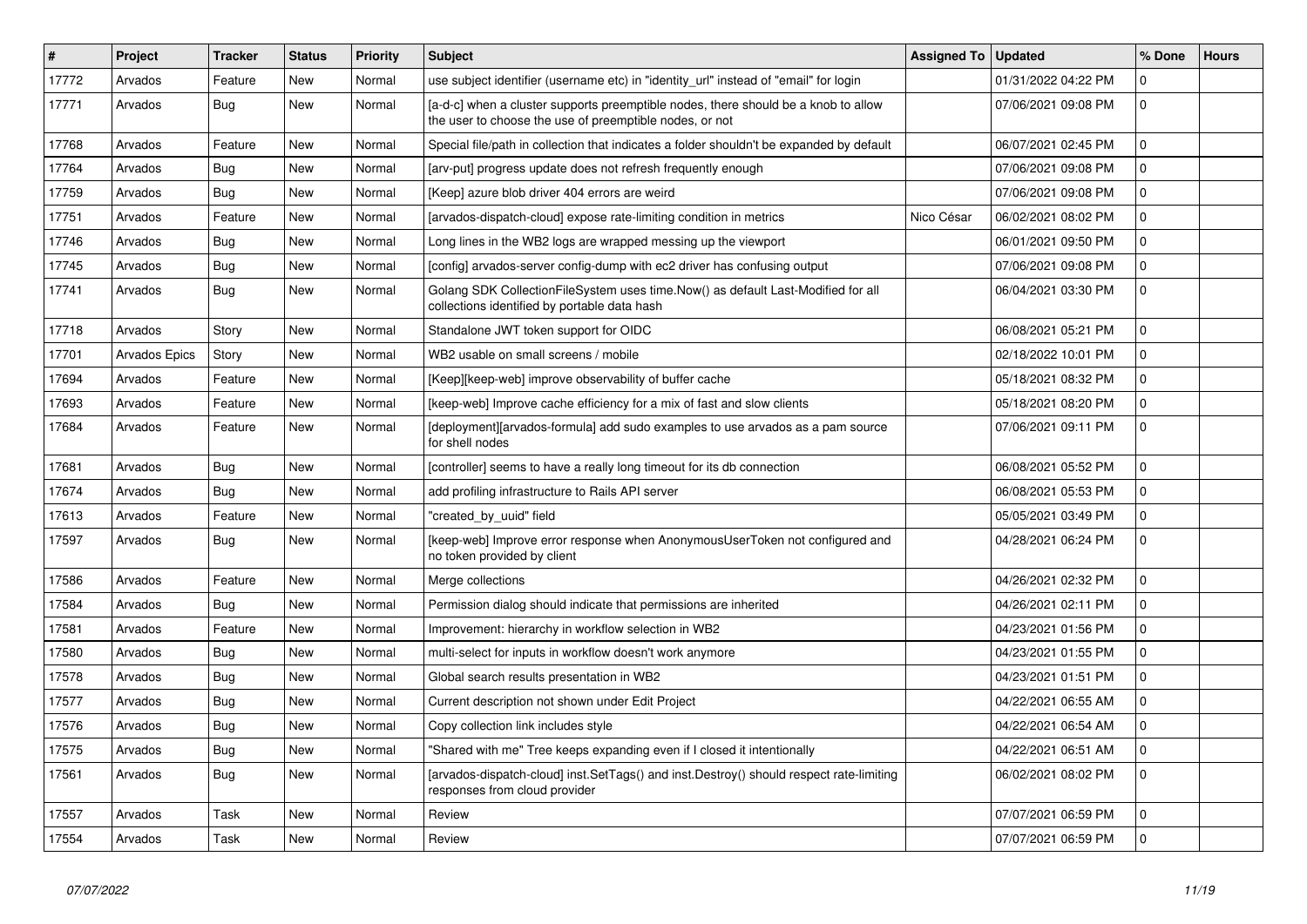| #     | Project                | <b>Tracker</b> | <b>Status</b> | Priority | <b>Subject</b>                                                                                                         | <b>Assigned To</b> | <b>Updated</b>      | % Done         | <b>Hours</b> |
|-------|------------------------|----------------|---------------|----------|------------------------------------------------------------------------------------------------------------------------|--------------------|---------------------|----------------|--------------|
| 17536 | Arvados                | Task           | <b>New</b>    | Normal   | Review                                                                                                                 | Peter<br>Amstutz   | 04/28/2021 03:55 PM | $\mathbf 0$    |              |
| 17520 | Arvados                | Feature        | <b>New</b>    | Normal   | Option to delete a container and all associated child containers, logs and outputs.                                    |                    | 04/07/2021 03:17 PM | $\mathbf 0$    |              |
| 17519 | Arvados<br>Workbench 2 | Task           | New           | Normal   | Update workbench1's link from the "Current token" dialog to take the user directly to<br>wb2's "Get API token" dialog. |                    | 07/06/2021 09:08 PM | $\mathbf 0$    |              |
| 17518 | Arvados<br>Workbench 2 | Feature        | New           | Normal   | Workbench2 lets users auto-login and access dialogs through direct links                                               |                    | 07/06/2021 09:08 PM | $\mathbf 0$    |              |
| 17510 | Arvados                | Feature        | New           | Normal   | Create filter group based on an advanced search query in the UI                                                        |                    | 09/10/2021 01:33 PM | $\mathbf 0$    |              |
| 17494 | Arvados                | <b>Bug</b>     | <b>New</b>    | Normal   | Still updating users from login cluster when nothing changed                                                           |                    | 03/22/2021 04:00 PM | $\mathbf 0$    |              |
| 17490 | Arvados                | Feature        | <b>New</b>    | Normal   | [workbench2] make filter groups creatable/editable                                                                     |                    | 07/06/2021 09:08 PM | $\mathbf 0$    |              |
| 17483 | Arvados                | Task           | <b>New</b>    | Normal   | Review                                                                                                                 |                    | 04/14/2021 07:47 PM | $\mathbf 0$    |              |
| 17478 | Arvados                | Story          | New           | Normal   | Port Rails controller and integration tests for Groups to controller                                                   |                    | 06/08/2021 05:55 PM | $\mathbf 0$    |              |
| 17477 | Arvados                | Task           | <b>New</b>    | Normal   | document arv-bash                                                                                                      |                    | 03/17/2021 02:47 PM | $\mathbf 0$    |              |
| 17468 | Arvados                | Feature        | New           | Normal   | [controller] Skip repetitive OIDC UserInfo calls if access token validates as an ID<br>token                           |                    | 07/06/2021 09:11 PM | $\mathbf 0$    |              |
| 17461 | Arvados                | Feature        | <b>New</b>    | Normal   | Flag to make turn file format mismatches from an error to a warning                                                    | Jiayong Li         | 04/14/2021 07:47 PM | $\mathbf 0$    |              |
| 17459 | Arvados                | Task           | <b>New</b>    | Normal   | Review                                                                                                                 | Peter<br>Amstutz   | 02/23/2022 03:13 PM | $\mathbf 0$    |              |
| 17456 | Arvados                | Task           | New           | Normal   | Review                                                                                                                 | Peter<br>Amstutz   | 05/04/2022 03:19 PM | $\mathbf 0$    |              |
| 17433 | Arvados                | Bug            | <b>New</b>    | Normal   | Long picklists hide typing field in WB2                                                                                |                    | 03/01/2021 09:06 PM | $\mathbf 0$    |              |
| 17428 | Arvados                | Bug            | New           | Normal   | [deployment] arvados-api-server fails to re-install/upgrade if the postgresql-client and<br>the server versions differ |                    | 07/06/2021 09:08 PM | $\mathbf 0$    |              |
| 17424 | Arvados                | Bug            | New           | Normal   | [API] group contents endpoint edge cases with filter on uuid                                                           |                    | 03/08/2021 08:48 PM | $\mathbf 0$    |              |
| 17420 | Arvados                | Support        | New           | Normal   | Review Lon's cwltool PR                                                                                                | Peter<br>Amstutz   | 09/15/2021 03:16 PM | $\mathbf 0$    |              |
| 17416 | Arvados<br>Workbench 2 | Bug            | <b>New</b>    | Normal   | Make sure dev packages don't get included when making the production build                                             |                    | 02/19/2021 07:45 PM | $\mathbf 0$    |              |
| 17413 | Arvados                | <b>Bug</b>     | <b>New</b>    | Normal   | [arv-mount] Exit (instead of undefined behavior) after unhandled exception                                             |                    | 07/06/2021 09:08 PM | 0              |              |
| 17412 | Arvados                | Task           | <b>New</b>    | Normal   | Review                                                                                                                 | Peter<br>Amstutz   | 05/26/2021 04:42 PM | $\mathbf 0$    |              |
| 17410 | Arvados                | Task           | New           | Normal   | Review                                                                                                                 | Peter<br>Amstutz   | 03/03/2021 06:51 PM | 10             |              |
| 17401 | Arvados                | Feature        | New           | Normal   | VS code plugin for Arvados                                                                                             |                    | 02/18/2021 04:27 PM | $\overline{0}$ |              |
| 17400 | Arvados<br>Workbench 2 | Bug            | New           | Normal   | Directly shared collections are displayed as "read-only"                                                               |                    | 02/17/2021 10:37 PM | $\mathbf 0$    |              |
| 17381 | Arvados                | <b>Bug</b>     | New           | Normal   | [playground] [wb2] add a redirect                                                                                      |                    | 02/12/2021 04:34 PM | $\overline{0}$ |              |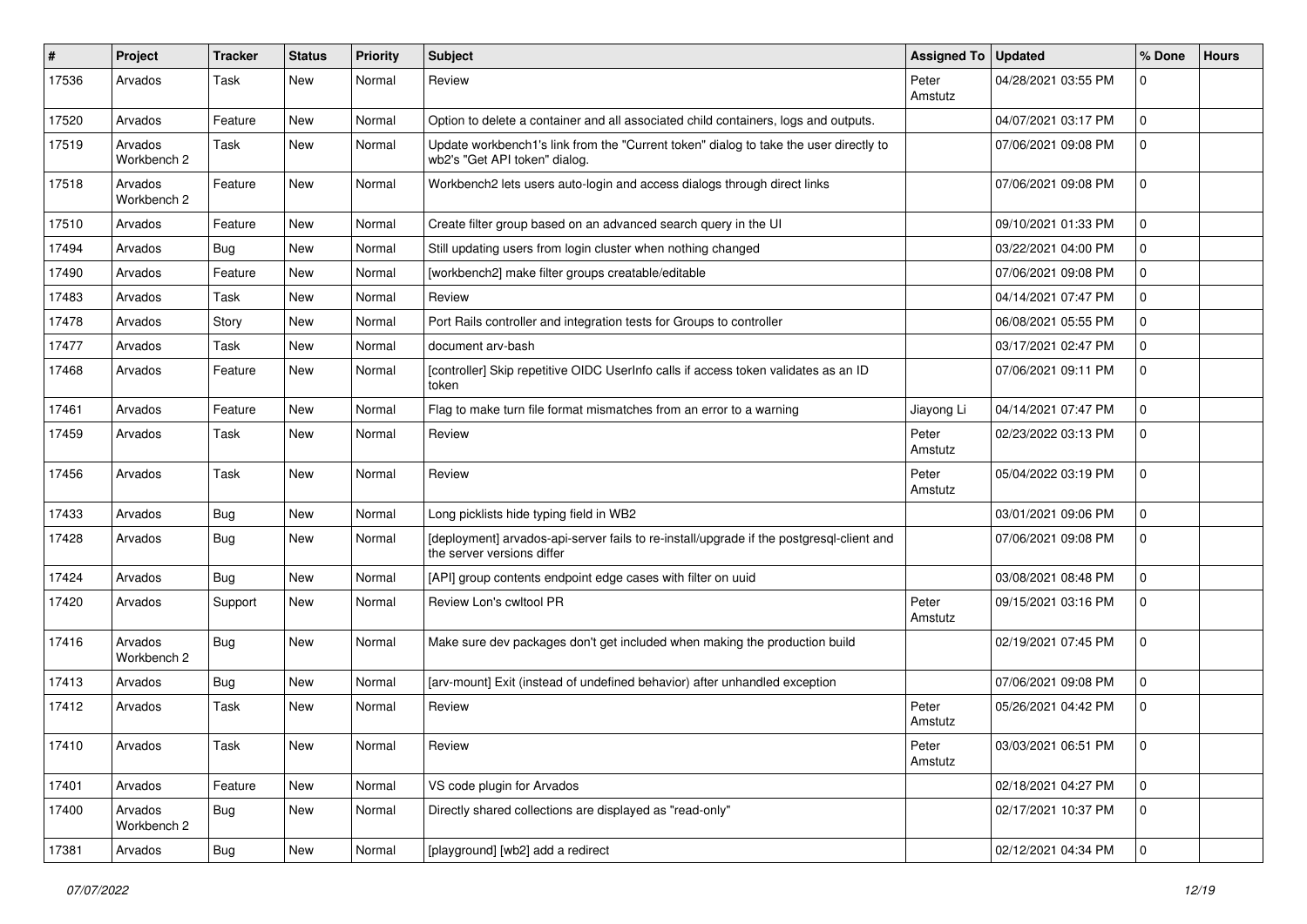| #     | <b>Project</b> | Tracker    | <b>Status</b> | <b>Priority</b> | <b>Subject</b>                                                                                                                      | <b>Assigned To</b>  | <b>Updated</b>      | % Done       | <b>Hours</b> |
|-------|----------------|------------|---------------|-----------------|-------------------------------------------------------------------------------------------------------------------------------------|---------------------|---------------------|--------------|--------------|
| 17358 | Arvados        | Bug        | New           | Normal          | [wb2] mis-placed label?                                                                                                             |                     | 07/06/2021 09:08 PM | $\mathbf 0$  |              |
| 17357 | Arvados        | Bug        | New           | Normal          | [wb2] ssh keys for admin user list all of them (in the user tab)                                                                    |                     | 07/06/2021 09:08 PM | $\mathbf 0$  |              |
| 17354 | Arvados        | Feature    | New           | Normal          | Be able to inject additional documentation text into WebDAV/s3 info dialog                                                          |                     | 02/09/2021 03:51 PM | $\mathbf 0$  |              |
| 17348 | Arvados        | Story      | New           | Normal          | Example workflow template which streams data from S3 in first step, does some<br>computation steps, and uploads results back to S3. |                     | 02/05/2021 06:02 PM | $\mathbf 0$  |              |
| 17347 | Arvados        | <b>Bug</b> | New           | Normal          | crunch-run -- list fatal error out of memory                                                                                        |                     | 02/05/2021 05:22 PM | $\mathbf 0$  |              |
| 17345 | Arvados        | Bug        | New           | Normal          | [boot] handle dependency upgrades better in "arvados-package build"                                                                 |                     | 07/06/2021 09:12 PM | $\mathbf 0$  |              |
| 17344 | Arvados        | Story      | New           | Normal          | [boot] Make arvados-server-easy package suitable for demo use case                                                                  | Tom Clegg           | 07/06/2022 04:12 PM | $\mathbf 0$  |              |
| 17327 | Arvados        | Feature    | New           | Normal          | Go codegen for reading/writing CWL                                                                                                  | Nico César          | 03/03/2021 06:51 PM | $\mathbf 0$  |              |
| 17326 | Arvados        | Task       | New           | Normal          | Review                                                                                                                              | Lucas Di<br>Pentima | 03/17/2021 03:55 PM | $\mathbf 0$  |              |
| 17320 | Arvados        | Support    | New           | Normal          | Explain what additonal configuration is needed for provision.sh to go to production                                                 | Peter<br>Amstutz    | 05/26/2021 04:42 PM | $\mathbf 0$  |              |
| 17314 | Arvados        | <b>Bug</b> | New           | Normal          | [API] [controller] [Workbench] 404 on foreign user UUID in admin interface                                                          |                     | 07/06/2021 09:08 PM | $\mathbf 0$  |              |
| 17313 | Arvados        | Feature    | New           | Normal          | [Documentation] improve federation documentation                                                                                    | Ward<br>Vandewege   | 03/17/2021 03:55 PM | $\mathbf 0$  |              |
| 17310 | Arvados        | Feature    | New           | Normal          | SAML support                                                                                                                        |                     | 02/01/2021 06:49 PM | $\mathbf 0$  |              |
| 17309 | Arvados        | Feature    | <b>New</b>    | Normal          | Keep "Shared with me" collapsed unless opened manually                                                                              |                     | 02/01/2021 04:58 PM | $\mathbf 0$  |              |
| 17304 | Arvados        | Feature    | New           | Normal          | Allow setting properties on processes                                                                                               |                     | 01/29/2021 04:59 PM | $\mathbf 0$  |              |
| 17303 | Arvados        | Feature    | New           | Normal          | List properties and allow filtering by them in the project listings                                                                 |                     | 01/29/2021 04:57 PM | $\mathbf{0}$ |              |
| 17292 | Arvados        | Feature    | <b>New</b>    | Normal          | Merging collections feature                                                                                                         |                     | 01/25/2021 05:00 PM | $\mathbf 0$  |              |
| 17291 | Arvados        | Bug        | New           | Normal          | Copy selected to collection issue                                                                                                   |                     | 01/25/2021 04:59 PM | $\mathbf 0$  |              |
| 17283 | Arvados        | Task       | New           | Normal          | Review                                                                                                                              | Ward<br>Vandewege   | 03/04/2021 08:13 PM | $\mathbf 0$  |              |
| 17277 | Arvados        | Task       | New           | Normal          | Make sure machine is configured to respond for that virtual host                                                                    | Ward<br>Vandewege   | 02/24/2021 07:45 PM | $\mathbf 0$  |              |
| 17275 | Arvados        | Bug        | New           | Normal          | Move Go Arvados RPC module into Go SDK & migrate to new API                                                                         |                     | 01/20/2021 04:36 PM | $\mathbf 0$  |              |
| 17274 | Arvados        | Story      | New           | Normal          | Add "viewer.commonwl.org" DNS alias                                                                                                 | Peter<br>Amstutz    | 02/24/2021 07:45 PM | $\mathbf 0$  |              |
| 17272 | Arvados        | Story      | New           | Normal          | Doc site feedback                                                                                                                   |                     | 01/20/2021 04:44 PM | $\mathbf 0$  |              |
| 17261 | Arvados        | Feature    | New           | Normal          | Determine ownership of objects within wb2                                                                                           |                     | 01/19/2021 06:29 PM | 0            |              |
| 17251 | Arvados        | Feature    | New           | Normal          | Investigate mypyc for arvados-cwl-runner                                                                                            |                     | 01/08/2021 03:56 PM | $\mathbf 0$  |              |
| 17244 | Arvados        | Bug        | New           | Normal          | Make sure cgroupsV2 works with Arvados                                                                                              |                     | 01/19/2021 06:43 PM | $\mathbf 0$  |              |
| 17232 | Arvados        | Support    | New           | Normal          | add example of readRDS() to arvadosR help                                                                                           |                     | 11/09/2021 07:58 PM | $\mathbf 0$  |              |
| 17214 | Arvados        | Story      | New           | Normal          | Investigate using tracing                                                                                                           |                     | 01/19/2021 06:30 PM | 0            |              |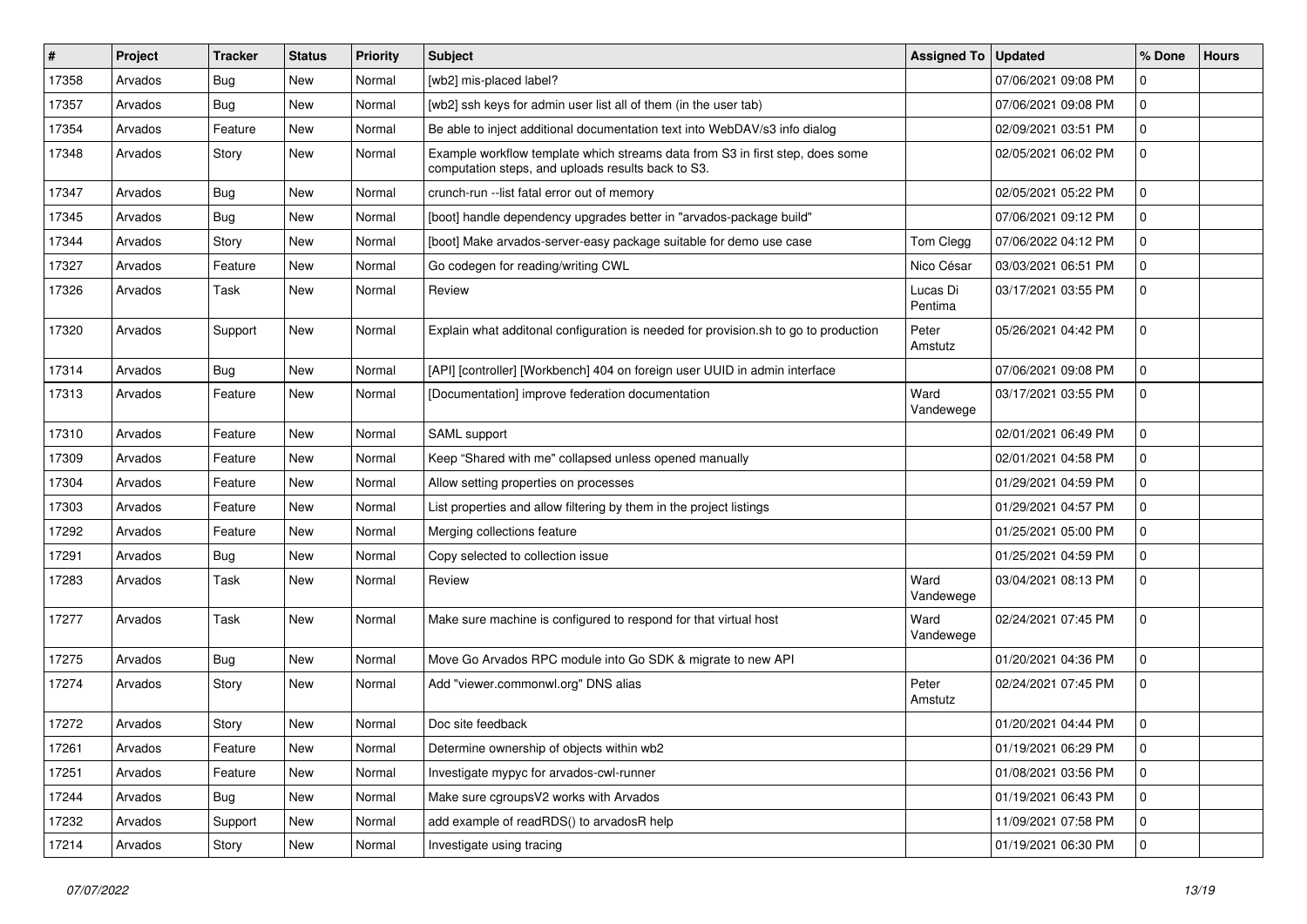| #     | Project                | <b>Tracker</b> | <b>Status</b> | <b>Priority</b> | <b>Subject</b>                                                                                                   | <b>Assigned To</b>  | <b>Updated</b>      | % Done      | <b>Hours</b> |
|-------|------------------------|----------------|---------------|-----------------|------------------------------------------------------------------------------------------------------------------|---------------------|---------------------|-------------|--------------|
| 17207 | Arvados Epics          | Story          | <b>New</b>    | Normal          | External access to web services running in containers                                                            |                     | 05/09/2022 03:20 PM | $\mathbf 0$ |              |
| 17206 | Arvados                | Feature        | <b>New</b>    | Normal          | crunch-run reverse proxies HTTP requests to container                                                            |                     | 01/19/2021 07:00 PM | $\mathbf 0$ |              |
| 17195 | Arvados<br>Workbench 2 | Bug            | New           | Normal          | workbench2/static/js/main.ad432f16.js has c97qk.arvadosapi.com hardcoded                                         |                     | 12/05/2020 07:41 PM | $\mathbf 0$ |              |
| 17194 | Arvados                | Feature        | <b>New</b>    | Normal          | support Amazon Linux                                                                                             |                     | 12/04/2020 07:54 PM | $\mathbf 0$ |              |
| 17186 | Arvados                | Bug            | <b>New</b>    | Normal          | [dispatch] broken node logs should also be copied to a-d-c logs                                                  |                     | 12/02/2020 05:49 PM | $\mathbf 0$ |              |
| 17185 | Arvados                | Feature        | <b>New</b>    | Normal          | [adc] add broken node metrics                                                                                    | Tom Clegg           | 04/28/2021 01:37 PM | $\mathbf 0$ |              |
| 17181 | Arvados                | Task           | New           | Normal          | Talk to Michael                                                                                                  |                     | 12/15/2020 06:20 PM | $\mathbf 0$ |              |
| 17178 | Arvados                | Feature        | New           | Normal          | Render live graphs of container crunchstat in wb2                                                                |                     | 01/18/2022 09:46 PM | $\mathbf 0$ |              |
| 17174 | Arvados                | Feature        | <b>New</b>    | Normal          | Menu item ordering                                                                                               |                     | 12/01/2020 09:29 PM | $\mathbf 0$ |              |
| 17172 | Arvados                | Feature        | <b>New</b>    | Normal          | Stale-while-revalidate caching strategy for requests                                                             |                     | 12/01/2020 07:04 PM | $\mathbf 0$ |              |
| 17160 | Arvados                | Bug            | <b>New</b>    | Normal          | [packaging] upgrade run_upload_packages.py to use twine for upload to PyPI                                       |                     | 11/23/2020 04:28 PM | $\mathbf 0$ |              |
| 17159 | Arvados                | <b>Bug</b>     | <b>New</b>    | Normal          | [build] make build-packages-python-ruby run on a Jenkins satellite                                               |                     | 11/23/2020 04:25 PM | $\mathbf 0$ |              |
| 17158 | Arvados                | <b>Bug</b>     | <b>New</b>    | Normal          | Cannot execute a registered CommandLineTool, only Workflow                                                       |                     | 11/23/2020 04:20 PM | $\mathbf 0$ |              |
| 17157 | Arvados                | <b>Bug</b>     | <b>New</b>    | Normal          | Workbench should have all collection updates result in new versions                                              |                     | 11/23/2020 04:22 PM | $\mathbf 0$ |              |
| 17153 | Arvados                | Bug            | <b>New</b>    | Normal          | Displays "Your project is empty." instead of "Nothing matched the search" when a<br>search doesn't find anything |                     | 11/19/2020 08:16 PM | $\mathbf 0$ |              |
| 17149 | Arvados                | Feature        | <b>New</b>    | Normal          | Checkpoint / snapshot to support migrating tasks when more memory is needed                                      |                     | 11/19/2020 10:42 AM | $\mathbf 0$ |              |
| 17148 | Arvados                | Feature        | <b>New</b>    | Normal          | add logging middleware to lib/cmd                                                                                |                     | 06/07/2021 02:42 PM | $\mathbf 0$ |              |
| 17116 | Arvados                | Story          | <b>New</b>    | Normal          | Consider excluding api_client_authorization from audit logs by default.                                          |                     | 11/16/2020 04:23 PM | $\mathbf 0$ |              |
| 17112 | Arvados                | Feature        | New           | Normal          | Store unsigned collection manifests in keep                                                                      |                     | 11/13/2020 10:40 PM | $\mathbf 0$ |              |
| 17110 | Arvados                | Feature        | New           | Normal          | Container reuse on sub-workflows and chunks of scatter inputs                                                    |                     | 11/13/2020 03:54 PM | $\mathbf 0$ |              |
| 17104 | Arvados                | Feature        | <b>New</b>    | Normal          | Feature to toggle "detailed rows" in project view                                                                |                     | 11/30/2020 05:42 PM | $\mathbf 0$ |              |
| 17100 | Arvados                | Feature        | <b>New</b>    | Normal          | Audit logs should include current/logged in user                                                                 |                     | 11/09/2020 04:37 PM | $\mathbf 0$ |              |
| 17089 | Arvados                | Task           | New           | Normal          | Review                                                                                                           | Lucas Di<br>Pentima | 02/02/2021 06:32 PM | $\mathbf 0$ |              |
| 17074 | Arvados                | Bug            | <b>New</b>    | Normal          | Use count=none & keyset paging                                                                                   |                     | 11/03/2020 09:15 PM | $\mathbf 0$ |              |
| 17073 | Arvados                | Bug            | New           | Normal          | Permission links originating from users should only update that user                                             | Peter<br>Amstutz    | 02/02/2021 06:32 PM | $\mathbf 0$ |              |
| 17070 | Arvados                | Feature        | <b>New</b>    | Normal          | [packaging][centos] build packages for centos8                                                                   |                     | 07/06/2021 09:12 PM | $\mathbf 0$ |              |
| 17041 | Arvados                | <b>Bug</b>     | New           | Normal          | Upload doesn't work on arvbox-demo                                                                               |                     | 10/22/2020 08:05 PM | $\mathbf 0$ |              |
| 17038 | Arvados                | Feature        | New           | Normal          | [controller] Option to request additional scopes, and verify additional claims, during<br>OpenID Connect auth    |                     | 05/19/2021 09:04 PM | $\mathbf 0$ |              |
| 17037 | Arvados                | Feature        | New           | Normal          | [controller] Improve use of given_name/family_name fields for generic OpenID<br>Connect providers                |                     | 10/21/2020 05:33 PM | l 0         |              |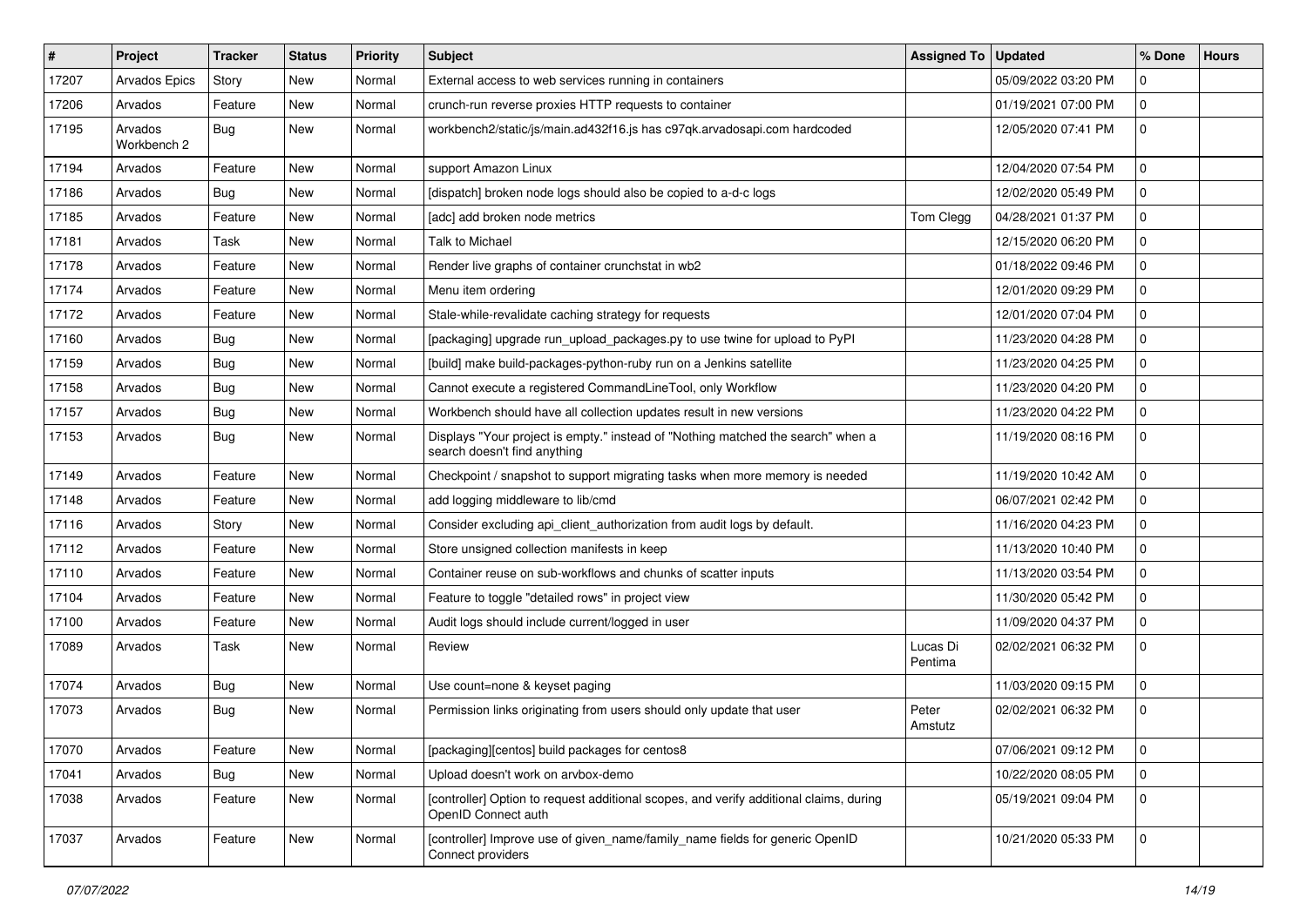| #     | Project                | <b>Tracker</b> | <b>Status</b> | <b>Priority</b> | <b>Subject</b>                                                                                    | <b>Assigned To</b> | <b>Updated</b>      | % Done       | <b>Hours</b> |
|-------|------------------------|----------------|---------------|-----------------|---------------------------------------------------------------------------------------------------|--------------------|---------------------|--------------|--------------|
| 17005 | Arvados                | <b>Bug</b>     | New           | Normal          | CWL v1.2 Conformance test 83 failed twice on the new Arvados Playground                           |                    | 10/14/2020 04:19 PM | $\mathbf 0$  |              |
| 17001 | Arvados Epics          | Story          | <b>New</b>    | Normal          | WGS Demo Works in WB2 and Is Updated to Reflect WB2 Features                                      |                    | 06/01/2022 02:34 PM | $\mathbf 0$  |              |
| 16975 | Arvados                | Feature        | New           | Normal          | Direct navigation to federated objects                                                            |                    | 11/03/2020 08:50 PM | $\mathbf 0$  |              |
| 16973 | Arvados                | Bug            | <b>New</b>    | Normal          | No "disable re-use" option when running a newly registered workflow                               |                    | 10/07/2020 06:46 PM | $\mathbf 0$  |              |
| 16972 | Arvados                | <b>Bug</b>     | <b>New</b>    | Normal          | Container request page doesn't refresh                                                            |                    | 10/07/2020 06:33 PM | $\mathbf 0$  |              |
| 16970 | Arvados                | <b>Bug</b>     | New           | Normal          | "Shared" option in sharing dialog is confusing                                                    |                    | 10/07/2020 06:30 PM | $\mathbf 0$  |              |
| 16969 | Arvados<br>Workbench 2 | <b>Bug</b>     | <b>New</b>    | Normal          | User with can_manage access can drop own permissions by making "private"                          |                    | 09/10/2021 01:33 PM | $\mathbf 0$  |              |
| 16964 | Arvados                | Task           | <b>New</b>    | Normal          | Review                                                                                            | Peter<br>Amstutz   | 07/15/2021 06:55 PM | $\mathbf 0$  |              |
| 16943 | Arvados Epics          | Story          | New           | Normal          | WB2 Descriptions, project & collection operations                                                 |                    | 06/01/2022 02:18 PM | $\mathbf 0$  |              |
| 16933 | Arvados                | Bug            | New           | Normal          | [login federation] post-trashing collection UX bug                                                |                    | 09/30/2020 04:49 PM | $\mathbf 0$  |              |
| 16932 | Arvados                | <b>Bug</b>     | <b>New</b>    | Normal          | [login federation] trashing collections: snackbar issues                                          |                    | 10/02/2020 03:31 PM | $\mathbf 0$  |              |
| 16931 | Arvados                | <b>Bug</b>     | New           | Normal          | [login federation] Not Found modal when looking at trashed collection                             |                    | 09/30/2020 04:39 PM | $\mathbf 0$  |              |
| 16881 | Arvados                | Task           | New           | Normal          | Review                                                                                            | Peter<br>Amstutz   | 03/17/2021 03:58 PM | $\mathbf 0$  |              |
| 16879 | Arvados                | Task           | <b>New</b>    | Normal          | Review                                                                                            | Peter<br>Amstutz   | 09/23/2020 04:27 PM | $\mathbf{0}$ |              |
| 16871 | Arvados                | Support        | <b>New</b>    | Normal          | Translate NextFlow workflows to CWL with notes                                                    |                    | 09/22/2020 06:18 PM | $\mathbf 0$  |              |
| 16870 | Arvados                | Story          | New           | Normal          | Research & create examples of other CWL patterns                                                  | Jiayong Li         | 10/30/2020 04:11 PM | $\mathbf 0$  |              |
| 16869 | Arvados                | Story          | <b>New</b>    | Normal          | Go through workflow patterns and add them to the CWL patterns repo                                | Jiayong Li         | 10/30/2020 04:11 PM | $\mathbf 0$  |              |
| 16867 | Arvados                | <b>Bug</b>     | New           | Normal          | Rust SDK                                                                                          |                    | 09/23/2020 09:04 AM | $\mathbf 0$  |              |
| 16866 | Arvados                | Feature        | <b>New</b>    | Normal          | Support OpenAPI                                                                                   |                    | 10/16/2020 04:50 PM | $\mathbf 0$  |              |
| 16858 | Arvados Epics          | Story          | New           | Normal          | Collection check in / check out                                                                   |                    | 02/18/2022 09:55 PM | 0            |              |
| 16853 | Arvados                | <b>Bug</b>     | New           | Normal          | [arvbox] various bugs                                                                             |                    | 09/18/2020 08:55 PM | $\mathbf 0$  |              |
| 16852 | Arvados                | Bug            | New           | Normal          | [keep-balance] replication level distribution should account for volumes' built-in<br>replication |                    | 07/06/2021 09:12 PM | $\mathbf 0$  |              |
| 16851 | Arvados                | Bug            | <b>New</b>    | Normal          | [keep-balance] "underreplicated blocks" are overcounted in log messages                           |                    | 07/06/2021 09:12 PM | $\mathbf 0$  |              |
| 16849 | Arvados                | Feature        | New           | Normal          | Investigate / document using Rabix Composer + arv-mount + arvados-cwl-runner                      |                    | 09/18/2020 05:19 PM | 0            |              |
| 16843 | Arvados                | Feature        | New           | Normal          | [a-d-c] admin cli                                                                                 |                    | 07/06/2021 09:08 PM | 0            |              |
| 16832 | Arvados                | Bug            | New           | Normal          | replace linkchecker in our build environment                                                      | Ward<br>Vandewege  | 11/04/2020 05:23 PM | $\mathbf 0$  |              |
| 16830 | Arvados                | <b>Bug</b>     | New           | Normal          | [keep-web] S3 PutObject response should have content MD5                                          |                    | 07/06/2021 09:12 PM | $\mathsf 0$  |              |
| 16816 | Arvados                | Task           | New           | Normal          | Review                                                                                            |                    | 02/02/2021 06:33 PM | $\mathbf 0$  |              |
| 16805 | Arvados                | Bug            | New           | Normal          | "enter" dismisses setup dialog instead of submitting                                              |                    | 09/08/2020 08:46 PM | $\mathbf 0$  |              |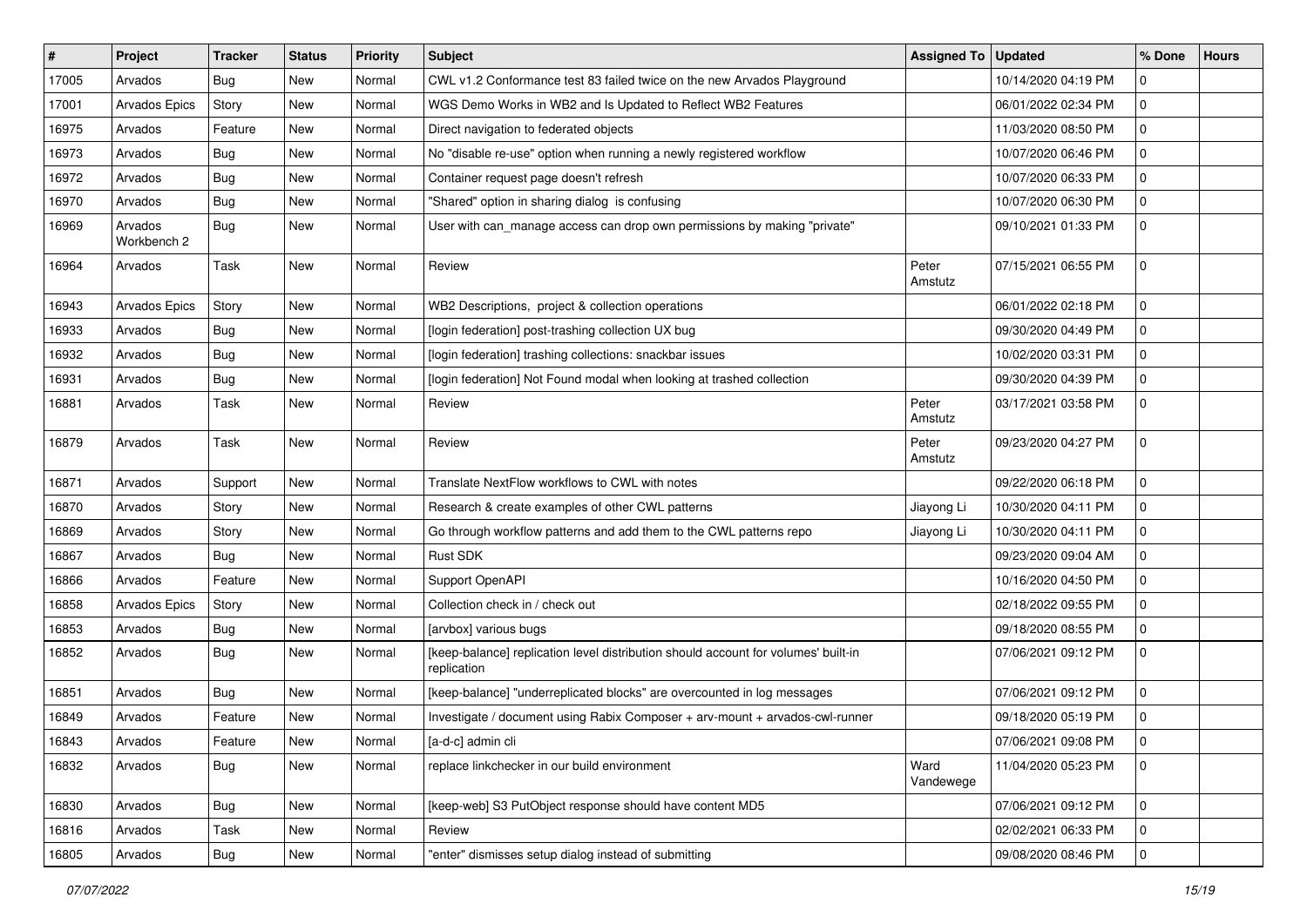| #     | Project       | <b>Tracker</b> | <b>Status</b> | Priority | <b>Subject</b>                                                                        | <b>Assigned To</b> | <b>Updated</b>      | % Done         | <b>Hours</b> |
|-------|---------------|----------------|---------------|----------|---------------------------------------------------------------------------------------|--------------------|---------------------|----------------|--------------|
| 16802 | Arvados       | Feature        | New           | Normal   | [packaging] create an arvados-shell-node package                                      |                    | 07/06/2021 09:08 PM | $\mathbf 0$    |              |
| 16800 | Arvados       | Feature        | New           | Normal   | PAM sets Arvados environment vars                                                     |                    | 09/02/2020 05:09 PM | $\mathbf 0$    |              |
| 16784 | Arvados       | Feature        | <b>New</b>    | Normal   | Roles view                                                                            |                    | 08/31/2020 03:00 PM | $\mathbf 0$    |              |
| 16782 | Arvados Epics | Story          | <b>New</b>    | Normal   | Add-on module system                                                                  |                    | 02/18/2022 09:55 PM | $\mathbf 0$    |              |
| 16771 | Arvados       | Bug            | <b>New</b>    | Normal   | [keepstore, arvados-dispatch-cloud] Driver parameter should be specified consistently |                    | 08/26/2020 10:07 PM | $\mathbf 0$    |              |
| 16768 | Arvados       | Task           | <b>New</b>    | Normal   | Review                                                                                | Peter<br>Amstutz   | 08/26/2020 08:17 PM | $\mathbf 0$    |              |
| 16764 | Arvados       | Task           | <b>New</b>    | Normal   | Review                                                                                | Tom Clegg          | 01/19/2021 06:29 PM | $\mathbf 0$    |              |
| 16744 | Arvados       | Feature        | <b>New</b>    | Normal   | [keep-web] Support more S3 write APIs: DeleteObjects, POST object                     |                    | 07/06/2021 09:12 PM | $\mathbf 0$    |              |
| 16741 | Arvados       | Story          | <b>New</b>    | Normal   | Upload verification tool                                                              |                    | 08/24/2020 03:51 PM | $\mathbf 0$    |              |
| 16738 | Arvados       | Feature        | <b>New</b>    | Normal   | [a-d-c] introduce concept of "quota partition"                                        |                    | 07/06/2021 09:08 PM | $\mathbf 0$    |              |
| 16728 | Arvados       | Story          | <b>New</b>    | Normal   | Migrate federated workflow and federation user migrate tests to use arvados-boot      |                    | 08/19/2020 05:05 PM | $\mathbf 0$    |              |
| 16701 | Arvados       | Feature        | New           | Normal   | Tool to compare contents of a local file system to contents of a collection           |                    | 08/14/2020 08:13 PM | $\mathbf 0$    |              |
| 16682 | Arvados       | <b>Bug</b>     | <b>New</b>    | Normal   | Missing nodejs should not be a fatal error for submitting a workflow                  | Nico César         | 06/07/2021 03:01 PM | $\mathbf 0$    |              |
| 16673 | Arvados       | Support        | <b>New</b>    | Normal   | Document using OpenID Connect support for AAI                                         | Peter<br>Amstutz   | 01/19/2021 06:29 PM | $\overline{0}$ |              |
| 16664 | Arvados       | Story          | <b>New</b>    | Normal   | Remove legacy config loading                                                          |                    | 08/04/2020 08:27 PM | $\mathbf 0$    |              |
| 16658 | Arvados       | Bug            | <b>New</b>    | Normal   | [Bug] "Move/Copy To" Dialog does not list all possible target locations.              |                    | 07/30/2020 05:31 PM | $\mathbf 0$    |              |
| 16656 | Arvados       | <b>Bug</b>     | <b>New</b>    | Normal   | Arvados bug (GUI): Favorites not displayed in ARV move function                       |                    | 07/30/2020 05:29 PM | $\mathbf 0$    |              |
| 16651 | Arvados       | Feature        | <b>New</b>    | Normal   | Show sharing dialog also for users with read and write permissions                    |                    | 07/30/2020 05:11 PM | $\mathbf 0$    |              |
| 16650 | Arvados       | Feature        | New           | Normal   | Downloading and open in new tab for subfolders in data collection                     |                    | 07/30/2020 05:09 PM | $\mathbf 0$    |              |
| 16646 | Arvados       | Feature        | New           | Normal   | Search in Data collection                                                             |                    | 07/30/2020 05:05 PM | $\mathbf 0$    |              |
| 16644 | Arvados       | Feature        | <b>New</b>    | Normal   | Move files into existing collection                                                   |                    | 07/30/2020 05:03 PM | 0              |              |
| 16643 | Arvados       | Feature        | New           | Normal   | Notification functionality                                                            |                    | 07/30/2020 05:02 PM | $\mathbf 0$    |              |
| 16642 | Arvados       | Feature        | <b>New</b>    | Normal   | Processes page                                                                        |                    | 07/30/2020 05:02 PM | $\mathbf 0$    |              |
| 16641 | Arvados       | Feature        | New           | Normal   | Move / copy dialog with search field                                                  |                    | 02/23/2021 04:52 PM | $\mathbf 0$    |              |
| 16640 | Arvados       | Feature        | New           | Normal   | Cluster c97qk interferes with proper search function                                  |                    | 07/30/2020 05:00 PM | $\mathbf 0$    |              |
| 16639 | Arvados       | Feature        | <b>New</b>    | Normal   | Display number of hits for search function                                            |                    | 07/30/2020 04:57 PM | $\mathbf 0$    |              |
| 16638 | Arvados       | Feature        | New           | Normal   | Open search result in new tab                                                         |                    | 07/30/2020 04:56 PM | 10             |              |
| 16633 | Arvados       | <b>Bug</b>     | New           | Normal   | "Arvados VM" is not defined in the docs                                               |                    | 07/26/2020 10:53 AM | $\overline{0}$ |              |
| 16617 | Arvados       | Feature        | New           | Normal   | Improve arv-copy for workflows                                                        |                    | 07/26/2021 06:01 PM | $\overline{0}$ |              |
| 16614 | Arvados       | Bug            | New           | Normal   | Submitting workflows with large numbers of file inputs is very slow                   |                    | 11/03/2020 08:10 PM | 0              |              |
| 16610 | Arvados       | Task           | New           | Normal   | Review                                                                                |                    | 07/07/2021 06:59 PM | $\overline{0}$ |              |
| 16607 | Arvados       | Task           | New           | Normal   | Review                                                                                |                    | 06/29/2022 05:56 PM | 0              |              |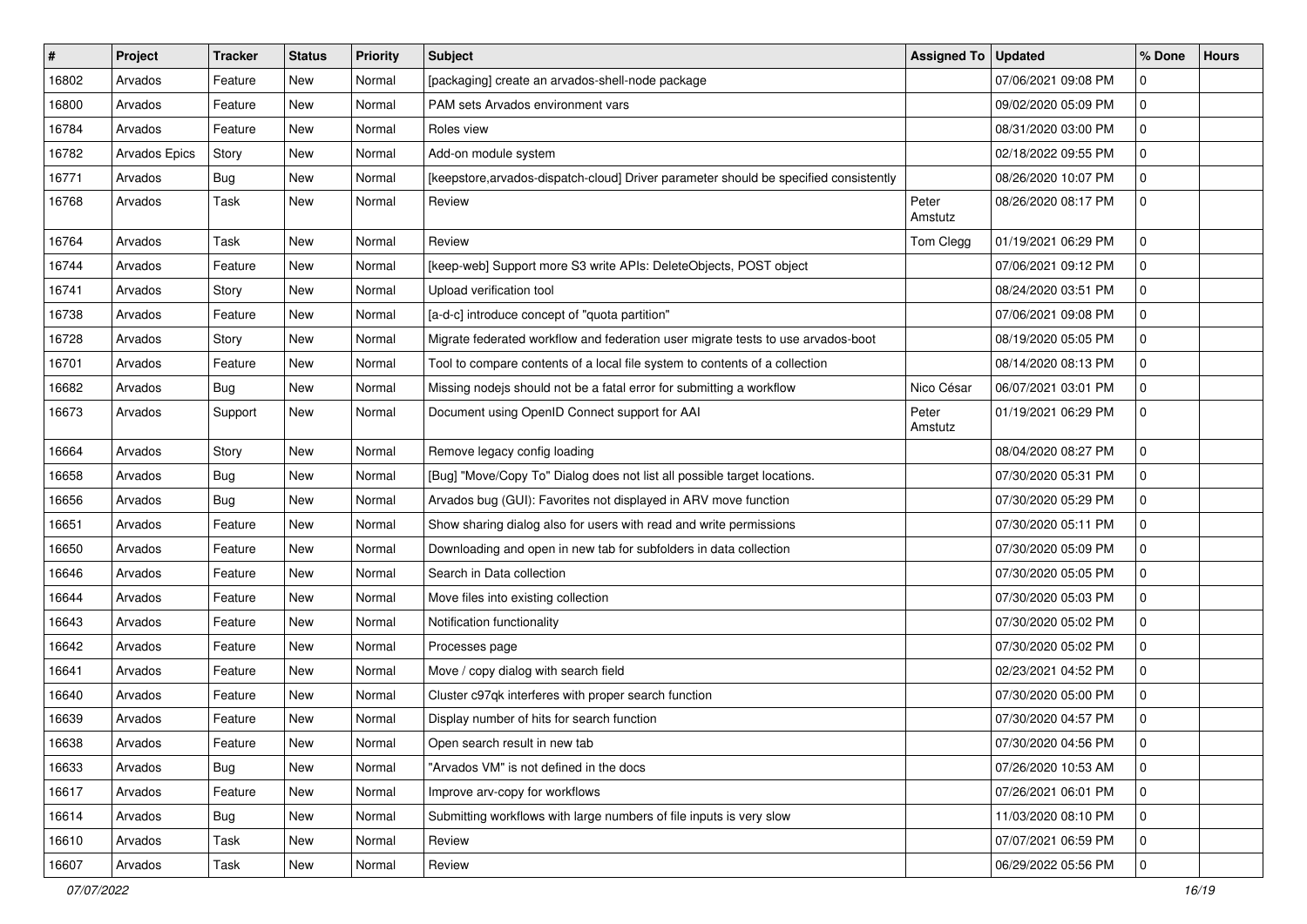| #     | Project       | Tracker    | <b>Status</b> | Priority | <b>Subject</b>                                                                                           | <b>Assigned To</b>  | <b>Updated</b>      | % Done       | <b>Hours</b> |
|-------|---------------|------------|---------------|----------|----------------------------------------------------------------------------------------------------------|---------------------|---------------------|--------------|--------------|
| 16593 | Arvados       | Feature    | New           | Normal   | Way to determine owner to be able to request access                                                      |                     | 08/03/2020 05:25 PM | $\Omega$     |              |
| 16590 | Arvados       | Feature    | New           | Normal   | support dynamic arvados users on shell nodes (NSS)                                                       |                     | 07/09/2020 06:40 PM | $\mathbf 0$  |              |
| 16574 | Arvados       | Feature    | New           | Normal   | Can limit which users can submit container requests.                                                     |                     | 08/02/2021 08:24 PM | $\mathbf 0$  |              |
| 16571 | Arvados       | Feature    | New           | Normal   | Permission system supports seeing & sharing with a group without having access to<br>group contents.     |                     | 06/30/2020 02:05 PM | $\mathbf 0$  |              |
| 16567 | Arvados       | Feature    | New           | Normal   | GCP support in arvados-dispatch-cloud                                                                    |                     | 06/26/2020 01:40 PM | 0            |              |
| 16566 | Arvados       | <b>Bug</b> | <b>New</b>    | Normal   | [cli] can't create a token when using a token created with create_superuser_token.rb                     |                     | 07/06/2021 09:08 PM | $\mathbf 0$  |              |
| 16563 | Arvados       | Feature    | New           | Normal   | All services support TLS directly                                                                        |                     | 06/24/2020 06:56 PM | $\mathbf 0$  |              |
| 16562 | Arvados       | Feature    | New           | Normal   | SDKs ask API server for preferred "Services" config based on whether you are<br>"internal" or "external" |                     | 06/24/2020 06:53 PM | $\mathbf 0$  |              |
| 16560 | Arvados Epics | Story      | New           | Normal   | Single-click install & subscription via cloud marketplace                                                |                     | 02/18/2022 10:00 PM | $\mathbf 0$  |              |
| 16556 | Arvados       | Bug        | New           | Normal   | Template for Workflow Displaying Last Step instead of Main on Workbench                                  |                     | 06/23/2020 01:16 AM | $\mathbf 0$  |              |
| 16554 | Tapestry      | Feature    | New           | Normal   | opt-in participant survey reminders                                                                      |                     | 06/26/2020 01:12 AM | $\mathbf 0$  |              |
| 16546 | Arvados       | Task       | New           | Normal   | Review                                                                                                   | Tom Clegg           | 07/06/2021 09:11 PM | $\mathbf 0$  |              |
| 16537 | Arvados       | Task       | New           | Normal   | Review                                                                                                   | Peter<br>Amstutz    | 08/26/2020 04:11 PM | $\Omega$     |              |
| 16532 | Arvados       | Support    | New           | Normal   | Write a troubleshooting page with debugging advice for configuration issues                              | Lucas Di<br>Pentima | 08/26/2020 04:11 PM | $\mathbf 0$  |              |
| 16519 | Arvados       | Feature    | New           | Normal   | [keepstore] optimize md5sum calculations                                                                 |                     | 06/10/2020 04:22 PM | $\mathbf 0$  |              |
| 16518 | Arvados       | Feature    | New           | Normal   | [keep] Allow clients to set a header to disable md5sum calculations in keepstore                         |                     | 06/10/2020 04:14 PM | $\mathbf 0$  |              |
| 16515 | Arvados       | Feature    | New           | Normal   | Display keep-balance block count stats in grafana dashboard                                              |                     | 06/10/2020 03:51 PM | $\mathbf 0$  |              |
| 16514 | Arvados Epics | Story      | New           | Normal   | Actionable insight into keep usage                                                                       |                     | 02/18/2022 09:55 PM | $\mathbf 0$  |              |
| 16510 | Arvados       | <b>Bug</b> | New           | Normal   | Indirectly trashed item's context menu show editable actions                                             | Lucas Di<br>Pentima | 02/02/2021 06:33 PM | $\mathbf{0}$ |              |
| 16491 | Arvados       | Feature    | New           | Normal   | Local/Samba/NFS Arvados uploads in pure Golang                                                           |                     | 06/17/2020 05:02 PM | $\mathbf 0$  |              |
| 16489 | Arvados       | Task       | <b>New</b>    | Normal   | Review 16439-objects-creation-placement-fix-tests                                                        |                     | 06/03/2020 09:50 PM | 0            |              |
| 16462 | Arvados       | Feature    | New           | Normal   | Expand arvados-controller to expose forecast features                                                    |                     | 07/07/2021 07:00 PM | $\mathbf 0$  |              |
| 16453 | Arvados       | Story      | New           | Normal   | [controller] Expand config comment about LDAP search filters                                             |                     | 05/20/2020 03:33 PM | $\mathbf 0$  |              |
| 16448 | Arvados       | <b>Bug</b> | New           | Normal   | Validation should detect input/output parameter name collisions.                                         |                     | 05/18/2020 09:50 PM | 0            |              |
| 16446 | Arvados Epics | Story      | New           | Normal   | Manifest format improvements                                                                             |                     | 06/15/2022 03:00 PM | 0            |              |
| 16445 | Arvados Epics | Story      | New           | Normal   | Expand permission system                                                                                 |                     | 09/22/2021 03:12 PM | $\mathbf 0$  |              |
| 16442 | Arvados Epics | Story      | New           | Normal   | Scalable + reliable container logging                                                                    |                     | 05/09/2022 03:22 PM | $\mathbf 0$  |              |
| 16436 | Arvados       | Bug        | New           | Normal   | [install] Ensure postgresql has en US.UTF-8 collation                                                    |                     | 05/18/2020 03:12 PM | $\mathbf 0$  |              |
| 16431 | Arvados       | Story      | New           | Normal   | Write draft of stories / requirements / ideas for accessing external data                                |                     | 07/01/2020 04:09 PM | $\mathbf 0$  |              |
| 16428 | Arvados Epics | Story      | New           | Normal   | Metrics dashboard                                                                                        |                     | 02/18/2022 09:59 PM | $\mathbf 0$  |              |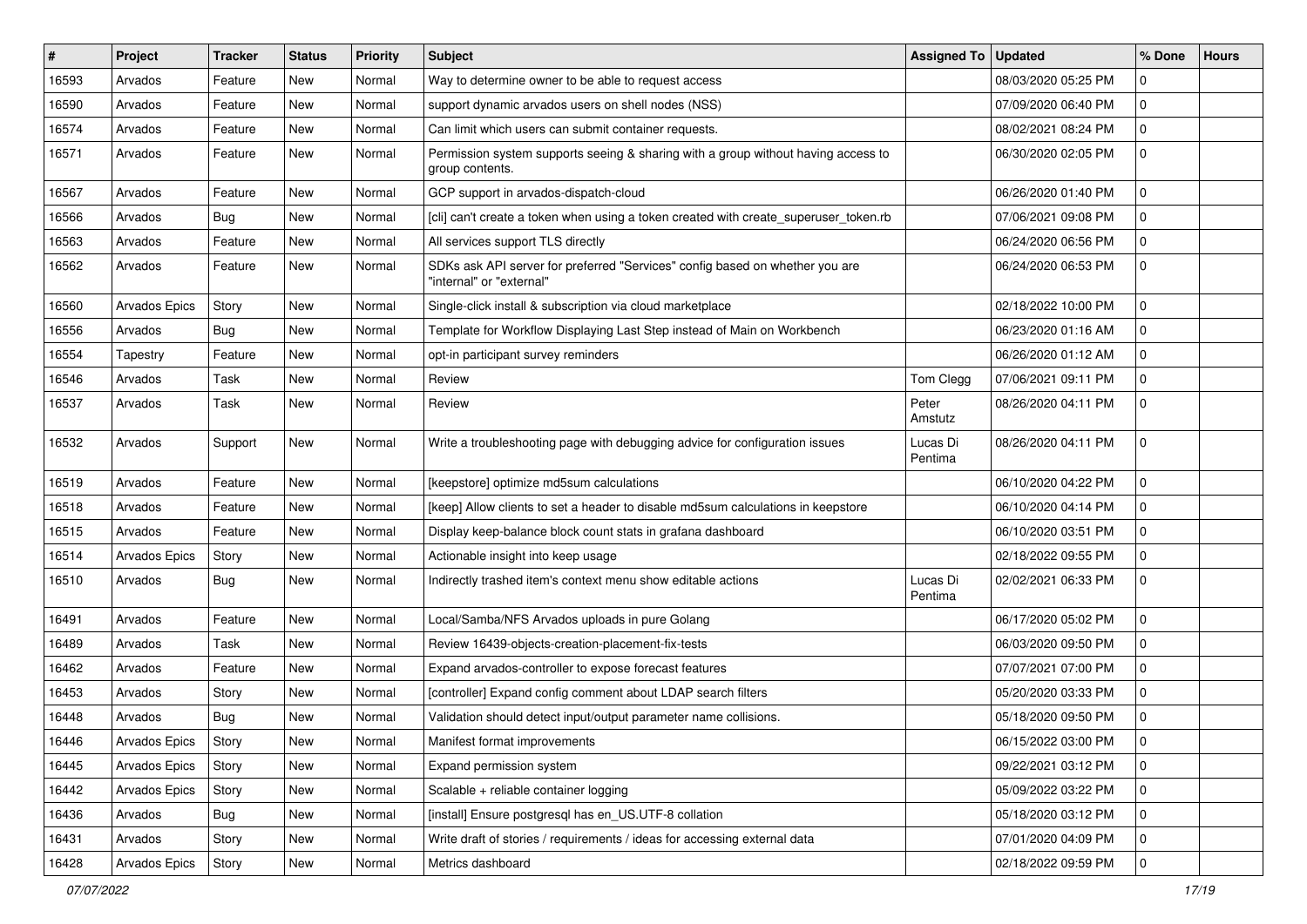| #     | Project | Tracker    | <b>Status</b> | Priority | <b>Subject</b>                                                                                                                                                                           | <b>Assigned To</b> | <b>Updated</b>      | % Done      | <b>Hours</b> |
|-------|---------|------------|---------------|----------|------------------------------------------------------------------------------------------------------------------------------------------------------------------------------------------|--------------------|---------------------|-------------|--------------|
| 16426 | Arvados | <b>Bug</b> | New           | Normal   | [arv-put] should calculate (worst case) manifest size up front before upload, and abort<br>when it is too large                                                                          |                    | 07/06/2021 09:08 PM | $\mathbf 0$ |              |
| 16414 | Arvados | Task       | <b>New</b>    | Normal   | Review                                                                                                                                                                                   | Peter<br>Amstutz   | 05/06/2020 04:09 PM | $\mathbf 0$ |              |
| 16409 | Arvados | <b>Bug</b> | <b>New</b>    | Normal   | User tool runs out of memory and is killed; job still reported as being successful                                                                                                       |                    | 05/06/2020 01:52 PM | $\mathbf 0$ |              |
| 16401 | Arvados | <b>Bug</b> | New           | Normal   | Provenance graph not correctly capturing scatter/gather                                                                                                                                  |                    | 05/04/2020 12:10 PM | $\mathbf 0$ |              |
| 16400 | Arvados | <b>Bug</b> | <b>New</b>    | Normal   | Project Description editing lacks preview mode and lacks formatting instructions                                                                                                         |                    | 05/03/2020 08:50 AM | $\mathbf 0$ |              |
| 16390 | Arvados | Feature    | New           | Normal   | [k8s] add support for Azure AKS                                                                                                                                                          |                    | 05/04/2020 05:22 PM | 0           |              |
| 16386 | Arvados | Feature    | New           | Normal   | [k8s] make the docker images for our golang binaries much leaner                                                                                                                         |                    | 04/30/2020 02:37 PM | $\mathbf 0$ |              |
| 16385 | Arvados | Feature    | New           | Normal   | [k8s] add prebuilt container images for Arvados releases                                                                                                                                 |                    | 07/05/2022 09:41 PM | $\mathbf 0$ |              |
| 16379 | Arvados | Story      | New           | Normal   | SaltStack install integrates with prometheus/grafana                                                                                                                                     |                    | 04/29/2020 04:37 PM | $\mathbf 0$ |              |
| 16372 | Arvados | Feature    | <b>New</b>    | Normal   | Vertical autoscaling                                                                                                                                                                     |                    | 04/26/2020 09:14 AM | $\mathbf 0$ |              |
| 16371 | Arvados | <b>Bug</b> | New           | Normal   | <arvadosmodel::unresolvablecontainererror: "arvados="" docker="" image="" jobs"="" not<br="">found&gt; (req-3ni7i1prpb9v3ii8ux3b) [API: 422]</arvadosmodel::unresolvablecontainererror:> |                    | 04/25/2020 04:01 PM | $\mathbf 0$ |              |
| 16370 | Arvados | <b>Bug</b> | <b>New</b>    | Normal   | data collections from sub projects not listed in the workflow configurator                                                                                                               |                    | 04/25/2020 12:12 PM | $\mathbf 0$ |              |
| 16369 | Arvados | Feature    | New           | Normal   | Should be possible to promote a workflow run via arvados-cwl-runner to a published<br>workflow with one click                                                                            |                    | 04/25/2020 12:02 PM | $\mathbf 0$ |              |
| 16368 | Arvados | Bug        | <b>New</b>    | Normal   | https://docs.arvados.org/ should redirect to https://doc.arvados.org/                                                                                                                    |                    | 04/25/2020 11:49 AM | $\mathbf 0$ |              |
| 16367 | Arvados | <b>Bug</b> | <b>New</b>    | Normal   | forced download of arvados/jobs to client                                                                                                                                                |                    | 05/01/2020 04:19 PM | $\mathbf 0$ |              |
| 16355 | Arvados | Task       | New           | Normal   | Review                                                                                                                                                                                   | Peter<br>Amstutz   | 06/17/2020 03:48 PM | $\mathbf 0$ |              |
| 16354 | Arvados | Task       | New           | Normal   | Review                                                                                                                                                                                   |                    | 04/14/2021 07:47 PM | $\mathbf 0$ |              |
| 16348 | Arvados | Feature    | <b>New</b>    | Normal   | Better metrics of keepstore bandwidth usage (especially on back end)                                                                                                                     |                    | 04/22/2020 03:54 PM | $\mathbf 0$ |              |
| 16346 | Arvados | Bug        | New           | Normal   | Determine best practices for error wrapping in Go                                                                                                                                        |                    | 04/22/2020 03:26 PM | 0           |              |
| 16344 | Arvados | <b>Bug</b> | New           | Normal   | Better logging of token rejection                                                                                                                                                        |                    | 10/07/2020 04:07 PM | $\mathbf 0$ |              |
| 16338 | Arvados | Bug        | New           | Normal   | https://workbench.lugli.arvadosapi.com/container_requests/lugli-xvhdp-moafm8p5e16<br>ul55 no way to see the CWL input object                                                             |                    | 04/18/2020 11:41 AM | $\mathbf 0$ |              |
| 16337 | Arvados | Bug        | New           | Normal   | https://workbench.lugli.arvadosapi.com/collections/lugli-4zz18-z513nlpqm03hpca#Pro<br>venance_graph is empty                                                                             |                    | 04/17/2020 04:47 PM | $\mathbf 0$ |              |
| 16336 | Arvados | Feature    | <b>New</b>    | Normal   | arv keep put: accept a URL for server side loading                                                                                                                                       |                    | 04/17/2020 04:46 PM | $\mathbf 0$ |              |
| 16335 | Arvados | <b>Bug</b> | New           | Normal   | update arvados-cwl-runner to work with Python 3.8                                                                                                                                        |                    | 04/17/2020 04:46 PM | l 0         |              |
| 16334 | Arvados | Feature    | New           | Normal   | side-load public docker containers, if possible                                                                                                                                          |                    | 04/17/2020 04:45 PM | $\mathbf 0$ |              |
| 16333 | Arvados | Feature    | New           | Normal   | Export workflows+provenance as Workflow RO-Crate w/ CWLProv                                                                                                                              |                    | 04/17/2020 04:45 PM | $\mathbf 0$ |              |
| 16332 | Arvados | <b>Bug</b> | New           | Normal   | The user interface for approving users doesn't make sense                                                                                                                                |                    | 04/17/2020 04:43 PM | $\mathbf 0$ |              |
| 16329 | Arvados | <b>Bug</b> | New           | Normal   | Inconsistent upload behavior between wb1 and wb2                                                                                                                                         | Daniel Kutyła      | 07/05/2022 09:52 PM | $\mathbf 0$ |              |